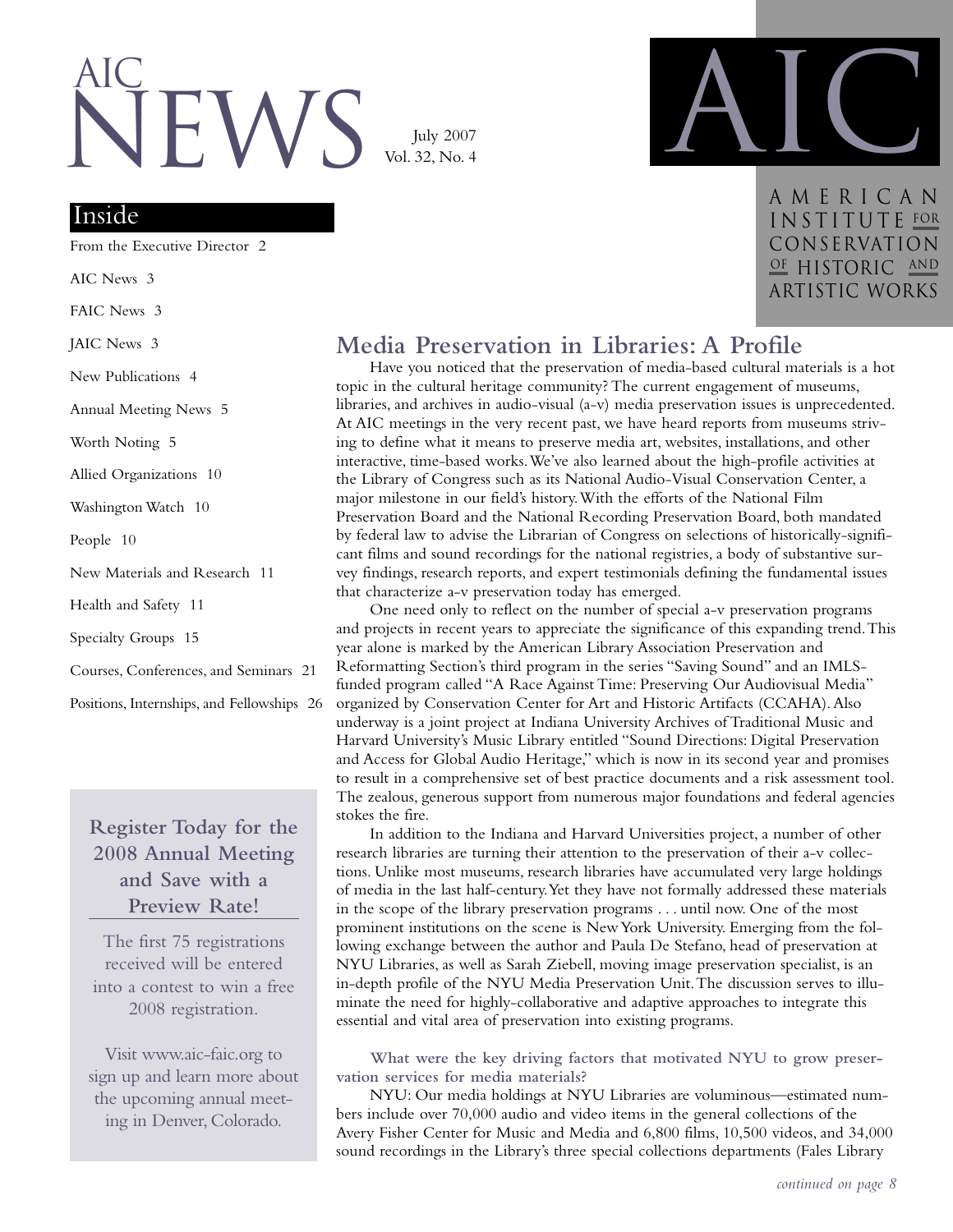*AIC News* (ISSN 1060-3247) is published bi-monthly by the American Institute for Conservation of Historic & Artistic Works, 1717 K Street, NW, Ste. 200,Washington, DC 20036, (202) 452–9545; Fax: (202) 452–9328; info@aic-faic.org; www.aic-faic.org

Periodicals postage paid at Washington, DC Postmaster: Send address changes to: *AIC News* 1717 K Street, NW, Suite 200 Washington, DC 20036

*AIC News* is mailed to members for \$18 per year as a portion of annual membership dues. Opinions expressed in the *AIC News* are those of the contributors and not official statements of the AIC. Responsibility for the materials/methods described herein rests solely with the contributors. **Deadline for September Editorial Submissions (scarroll@aic-faic.org): August 1, 2007.** We reserve the right to edit for brevity and clarity.

#### **ADVERTISING**

AIC accepts position-available ads only from equal opportunity employers.All position ads must conform to the standards for equal opportunity employment.The cost of Internships and Fellowships, Positions Available, and Classified Ads is: \$1.05 per word for members and \$2.15 per word for nonmembers; the minimum charge is \$75. The cost of advertising in Supplier's Corner is \$175 for 100 words.The cost of display ads is: 1/6 page \$215; 1/3 page \$360; 1/2 page \$445; 2/3 page \$570; full page \$695.

Deadlines for advertising copy are: February 10, April 10, June 10, August 10, October 10, and December 10.

All ads should be submitted to Ruth Seyler at rseyler@aic-faic.org.

#### **AIC NEWS STAFF**

Lisa Goldberg, Editor Eryl P.Wentworth, Managing Editor Sloan Carroll, Production Editor Ruth Seyler, Membership & Marketing Director Eric Pourchot, Professional Development Director Sheila Paige, Meetings & Design Director Ryan Winfield, Membership Assistant

© Copyright 2007. *AIC News* cannot be reproduced in its entirety without permission from AIC. Individual articles may be reproduced if permission has been granted by the owner of copyright and proper citation attributed. The paper used in this publication meets the minimum requirements of American National Standard for Information Sciences—Permanence of Paper for Publications and Documents in Libraries and Archives, ANSI/NISO Z39.48–1992.



## **AIC NEWS** *From the Executive Director From the Executive Director If* **you have read the 2006 annual report**

If you have read the 2006 annual report in the May newsletter or on the website, you will already be aware of all the activities taking place at AIC and FAIC—by the board, staff, specialty groups, committees, task forces, and other involved members. Membership is increasing, as is attendance at recent annual meetings.We have excellent relationships with related organizations and funding agencies that continue to support us.And, with AIC's participation in JSTOR, access and readership of JAIC has increased substantially.There is a great deal to be proud of. But

what are the challenges facing AIC and its foundation in the coming years?

While revenues have increased in recent years, so have expenses. Reviews are done regularly to identify cost savings that will protect our bottom line. Recently, for instance, we switched from first class postage to a standard rate for JAIC mailings.A survey showed little difference in quality of delivery and delay of receipt was minimal.Yet, changing to a standard rate will mean approximately \$15,000 saved in postage annually.

Some expenses are harder to control.With the demolition of our office building, we are facing relocation in a very tight market. No matter where we move within the greater metropolitan Washington, DC area, lease rates will be much higher than before. In addition, it is necessary to put additional resources into our financial office.The need for reorganization is substantiated by recommendations from our auditor in light of stricter accounting standards, along with an increase in AIC and FAIC financial activities.Additional support staff is also needed to manage and grow both AIC and FAIC. Between 2000 and 2006, revenues and expenses increased by 15% and 27% respectively in AIC and 313% and 289% in FAIC, yet staff levels have remained the same. It is not possible to maintain member services or increase outreach efforts without additional staff.

Changing technologies are also affecting operations.Top priorities for strengthening our infrastructure are to develop and implement a new website and a webbased membership database.A website with interactive capabilities will greatly increase our ability to serve members, allied professionals, and the public. Increased use of the website will result in greater use of the Guide to Conservation Services and additional opportunities for the public to learn about working with conservators. It will make it easier for members to access information and staff to provide additional services.

It is also necessary to replace our flawed Microsoft Access membership database with a database that can track more than just membership dues and annual meeting registration.A web-based database capable of tracking such groups as individual donors, prospects, supporters, and allied professionals will ensure efficient management of increased FAIC activities. It will also be used to manage data for educational programming and publication inventory and purchase.

Our challenge is to balance greater expenses with increased revenues, along with identifying new revenue streams.The plans and actions needed to meet this challenge are well underway.We greatly appreciate your continuing support as members and professionals in our shared efforts to preserve our cultural heritage.

> *—Eryl P.Wentworth Executive Director,AIC/FAIC*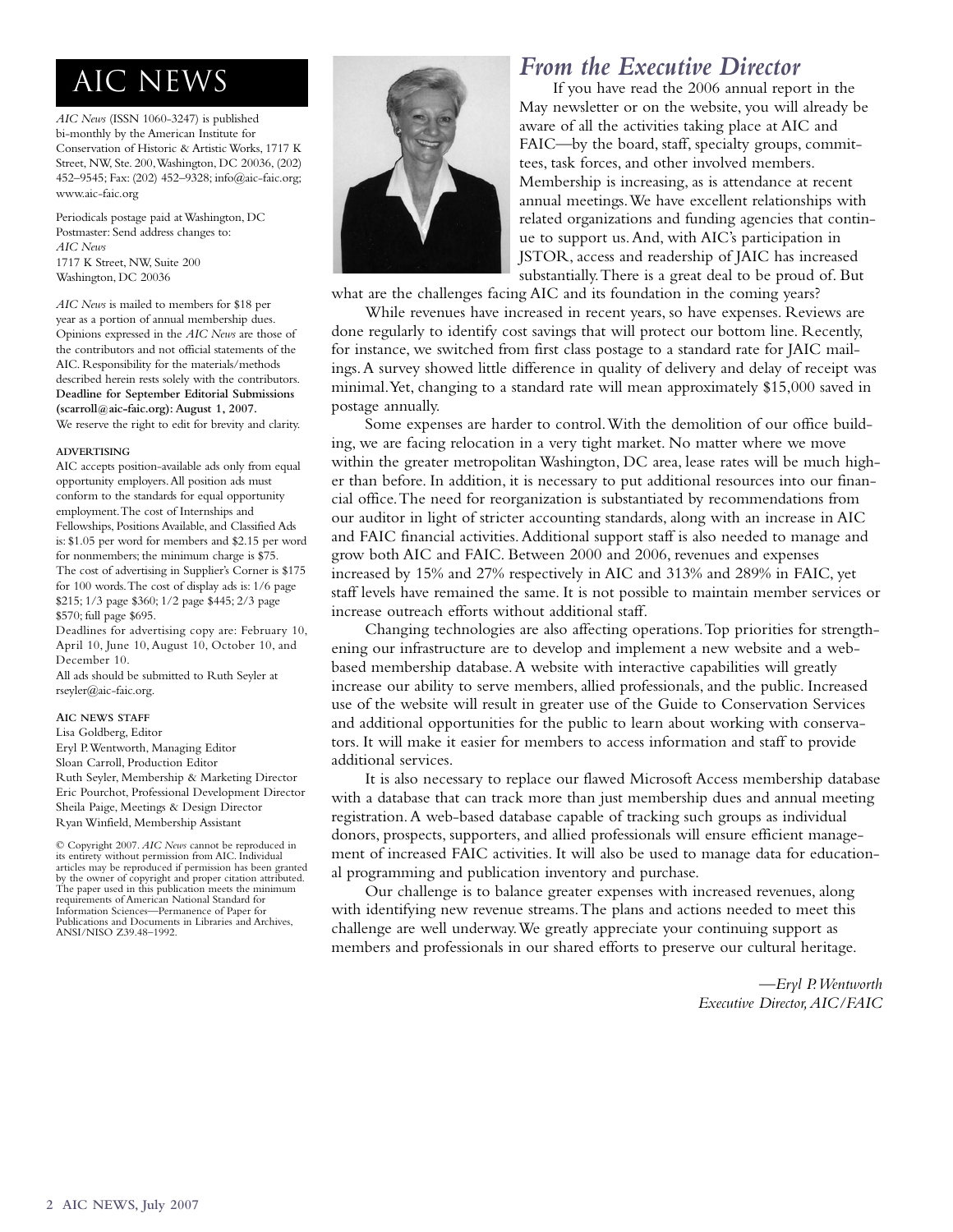## *AIC News*

### **Staff Transition**

We regret to announce that Jessica Oplak has resigned from her position as administrative assistant. Over the past two years we have relied on Jessica's superb administrative and customer service skills to help AIC run smoothly and we wish her the best of luck in her future endeavors.

Jessica's successor, Ryan Winfield, will become the AIC membership assistant, a newly defined position designed to focus more on maintaining member relationships. Ryan comes to us with degrees in art history and historic preservation, and has experience in events planning, membership support, and general administrative activities. He can be reached at rwinfield@aic-faic.org.

## **AIC President Looks to Increase Professional Associate Membership**

In my first *AIC News* column as President (May 2007), I mentioned that one of my main goals was to increase the percentage of Professional Associates members. In fact, this has been a goal of every AIC President since the membership category was created. I would like to see 60% of the membership at the PA or Fellow level, an increase of approximately 20% from our current levels.This calculates to an increase of approximately 250 new Professional Associate members within the next two years.

It is embarrassing and disheartening to lead and represent a professional organization where less than half of its members have joined the professional membership category that requires them to submit their credentials for

review.With over 1,300 Associate members, I am convinced that there are at least 500 members eligible for PA membership.

For years I have puzzled over the reasons why there are so few PA applications. Is the process too complicated? Are the requirements too stringent? Could there be some hesitation to commit and abide by the Code of Ethics and Guidelines for Practice? Is the application fee of \$15 too high? Are there too few additional member benefits to make professional membership attractive? Or are Associate members just too busy to assemble the application materials and identify three sponsors?

In my estimation, none of these are sufficient reasons to prevent an Associate member from submitting an application.The Membership Committee should not have to resort to campaigns, gimmicks, one-time offers, letters of reminder, or beg and plead members to apply. A Professional Associate application should be at the top of every Associate's to-do list and be submitted the moment eligibility requirements are met. Being a Professional Associate member of AIC should be a point of pride, good for business, and a responsibility of every professional conservator in the United States.

Why is it important to increase the number of Professional Associates? For me, the primary reason to become a PA is the public commitment to abide by and support the AIC Code of Ethics and Guidelines for Practice, which is the centerpiece of our profession. Adherence to the Code of Ethics is what sets our members apart from other practitioners and lends credibility to the organization that enforces its mandates.

The strength of a professional organization comes from its members who support its goals, contribute to expanding a body of knowledge, and help educate the public about the importance of what they do. Becoming a Professional Associate member of AIC is an established credential in a conservator's career, allowing an exclusive alliance to a group of committed professionals. Everyone who is eligible should want to join, and I hope you will.

*—Martin Burke,AIC President*

## *FAIC News*

## **New FAIC Cultivation Materials Produced**

A new cultivation brochure provides information about the American Institute for Conservation and our foundation (FAIC) and helps explain and bring to life the marriage of art and science embraced by conservators through a variety of before and after photos and case studies.Two small pamphlets have also been produced to encourage those interested in conservation to donate to FAIC or join AIC. These materials will be used as part of our ongoing mission to promote conservation and the work of conservators to as broad of an audience as possible. To acquire copies for outreach activities, please contact Sloan Carroll at scarroll@aic-faic.org.

## *JAIC News*

JAIC provides a section of book reviews to inform our readers of the substance and quality of new books

## **AIC BYLAWS COMMITTEE VACANCY**

**The AIC Bylaws Committee seeks two new members.The term of service is two years. Due to existing participation by BPG members, candidates from other specialty groups are preferred, but all will be considered. The Bylaws Committee is anticipating increased activity due to AIC's progress toward certification, and**

**this will probably involve review of a few documents, and additional email communications.**

**Interested candidates should submit a letter of interest to Susan Russick, Bylaws Committee chair, at 3751 W. Giddings Street, Chicago, IL 60625 or at kcissur@aol.com.**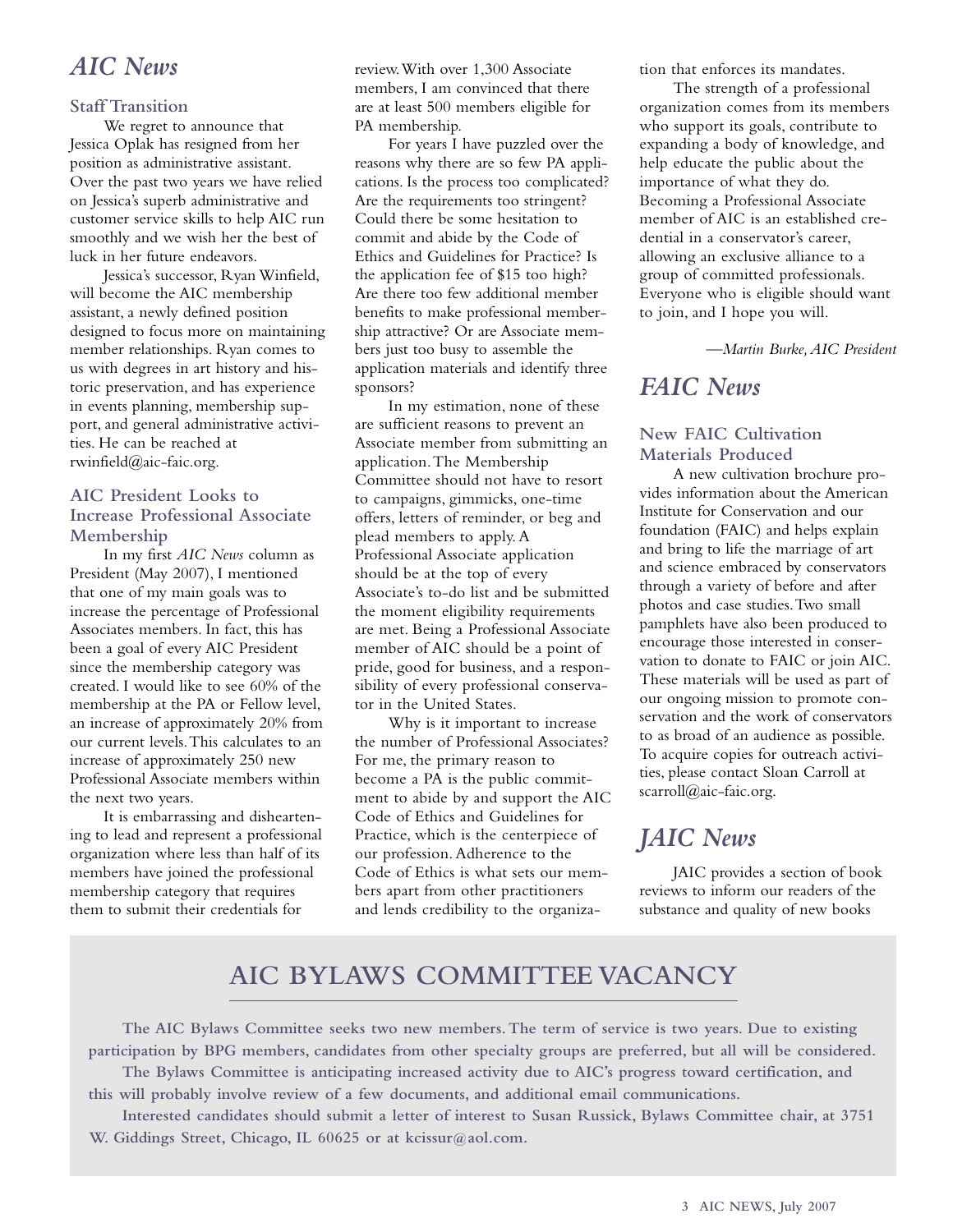## *JSTOR & JAIC*

**JSTOR's mission is to preserve entire back runs of leading scholarly journals and to make this trusted archive accessible to the academic community. JAIC has been a member of the JSTOR community for over two years and our relationship with JSTOR continues to grow.**

**Users at JSTOR member institutions have always been able to access a full library of JAIC, but AIC and JSTOR have recently teamed up to enable users outside of participating institutions to have access to JSTOR's collection of the** *Journal* **through the purchase of single articles at a marginal cost.**

**In additon, with JSTOR's technological capabilities growing, new online features are available to JAIC readers such as reference linking and enhanced search capabilities within articles.**

**Visit www.jstor.com to learn more or to access JAIC.**

that have recently been added to the conservation literature.The goal of the review section is to provide enough information on a book's content that readers can determine whether it may be directly applicable to their work.

Most JAIC book reviews are developed through the following sequence:

- Soon after a book is printed, the publisher sends a complimentary copy to the AIC office to be reviewed
- Every couple months, the AIC office sends the accumulated books to Harriet Stratis, the JAIC book review editor
- She examines each book and, if it is relevant, writes a synopsis for inclusion in the *AIC News* "New Publications" column
- She then proceeds to find a reviewer willing to evaluate the text and write comments for publication in JAIC
- The book is mailed to the reviewer along with a deadline for commentary
- The review is returned to Harriet, who edits it, then submits the text for publication.

As stated in the AIC online instructions for book reviewers,"the purpose of the review is to give readers a sense of the strengths and weaknesses of a publication, and to acknowledge whatever contribution the publication makes to the field."These online instructions also provide the technical details for the reviews.

There is not a standard template for book reviews, but most will include the following information:

- A title section with the complete bibliographic citation for the book including its cost and availability.
- An introductory section with the book's topic, purpose, and type (research, survey, postprints, etc.) along with an indication of the audience for which it was written.This section can also provide information on the author's background and credentials.
- The body of the review describes the book's content along with its structure and organization. Each chapter is succinctly summarized. Comments can be added where needed, especially regarding comprehensiveness and completeness.
- The final part of the review will expound on the reviewer's personal opinions of the book. Is it well-written? Does it cover the topic well? Was something left out? How does it relate to other books on the subject? What did the reviewer like best, and least, about the book? And finally, does the reviewer recommend the book?

We always appreciate the time and effort each reviewer makes to produce a clear, wellrounded assessment of a book.Writing is never an easy task and it can be even harder for book reviewers who know their opinions will be published in the professional literature with their name and that the book's author is anxiously awaiting the comments. Despite these challenges, I would like to encourage all AIC members to consider becoming a book reviewer. Please note the "New Publications" section of *AIC News* and contact Harriet, hstratis@artic.edu, or myself, mderrick@mfa.org, to add your name to the reviewer list.Additionally, if you know of a new publication that has not made it to the list, please send the bibliographic information to Sloan Carroll, scarroll@aic-faic.org,AIC publications manager.

*—Michele Derrick, JAIC editor-in-chief*

## *New Publications*

*Fur Trade Legacy:The Preservation of Organic Materials,* (163 pages, color illustrated, ISBN: 0-9691347-7-0), preprints of the 2005 CAC conference workshop contain current conservation issues, analysis, treatments, and reviews of historic fur and feather collections in museums. Preprints are available from the Canadian Association for Conservation. See www.cac-accr.ca/pdf/pubeng.pdf.

*Objects: Reluctant Witnesses to the Past,* by Chris Caple (266 pages, illustrated, ISBN: 0- 415-30589-6) published by Routledge.The book is a comprehensive guide to the different methods and approaches—cultural, scientific, and technical—which can and have been used to study ancient artifacts. See www.routledge.com.

*A Practical Guide to Costume Mounting,* by Lara Flecker (272 pages, color illustrated, ISBN: 978-0-7506-6830-9) published by Butterworth-Heinemann.The book provides a comprehensive guide to mounting costumes from the eighteenth century to the present day. See www.books.elsevier.com/ conservation.

*Solvent Gels for the Cleaning of Works of Art*, edited by Valerie Dorge (180 pages, illustrated, ISBN: 978-0-892367-59-7) published by Getty Publications.The book presents the methodologies, data, and results of gel cleaning in the treatment of paintings and painted works of art. See www.getty.edu/ conservation/publications.

*Tapestry Conservation: Principles and Practice*, edited by Frances Lennard and Maria Hayward (224 pages, color illustrated, ISBN: 0-7506-6184-4) published by Butterworth-Heinemann.The book covers traditional and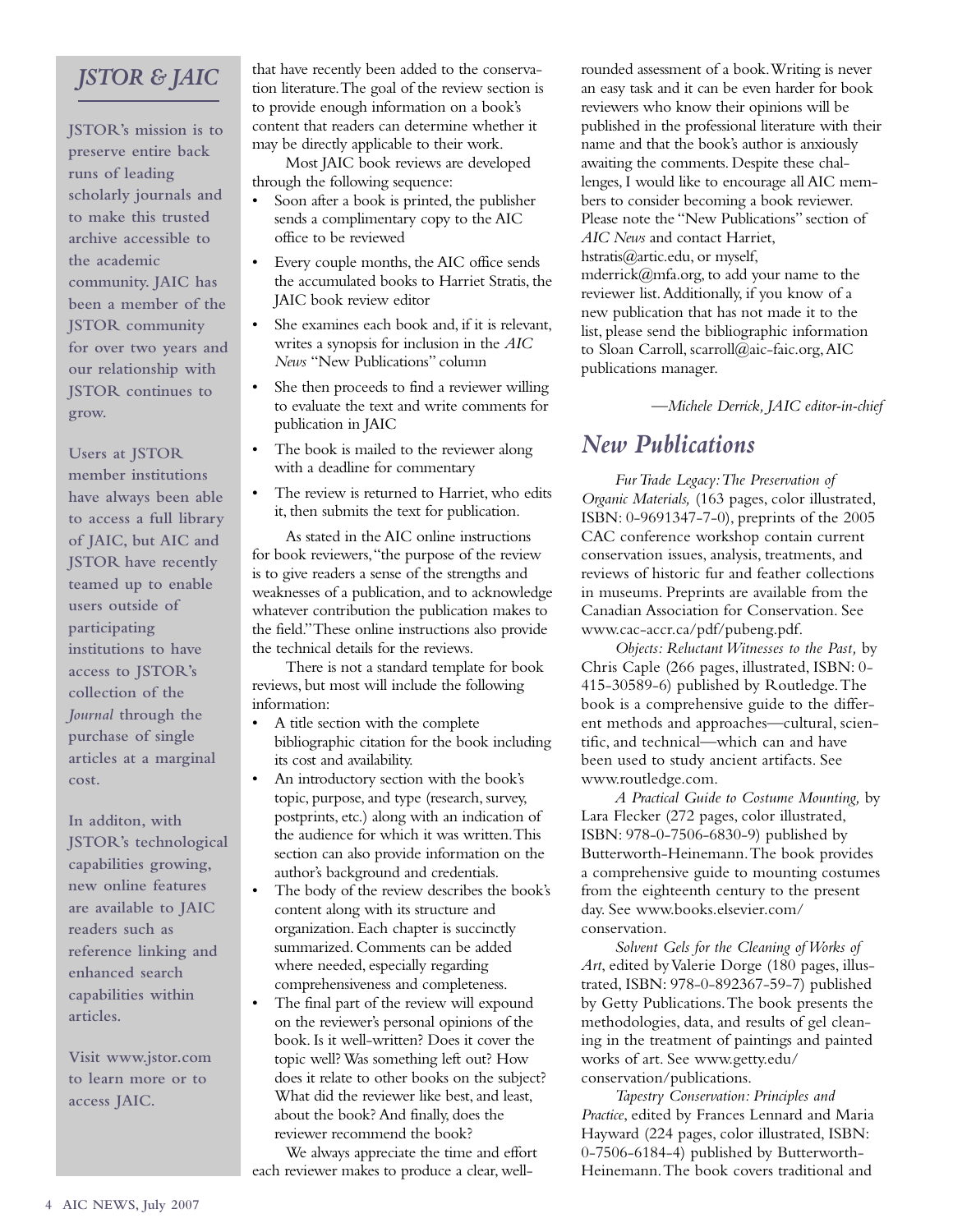## **Call for Papers 2008 Annual Meeting Deadlines**

#### General Session Submit: 500 word abstracts By: July 20 To: Sloan Carroll at *scarroll@aic-faic.org*

#### Architecture

Submit:Abstracts To: Kevin Daly at *kdaly@wbmelvin.com*

#### Book & Paper

Submit:Abstracts By:August 8 To:Alexis Hagadorn at *hagadorn@columbia.edu*

#### CIPP

Submit:Abstracts To: James Twomey at *twomey@uwm.edu*

#### Electronic Media

Submit:Abstracts By:August 15 To: Gawain Weaver at *gawain.weaver@gmail.com*

#### **Objects**

Submit: 300 word abstracts By: September 1 To: Howard Wellman at *hwellman@mdp.state.md.us*

#### Paintings

Submit:Abstracts By: September 1 To: Noelle Ocon at *nocon@ ncmamail.dcr.state.nc.us* 

Photographic Materials Submit:Abstracts By:August 15 To: Lyzanne Gann at *fotocons@airpost.net*

Textiles Submit:Abstracts To:Anne Murray at *Anne\_Murray@msn.com*

#### RATS

Submit:Abstracts To: Debbie Long at *dlong@nebraskahistory.org*

#### Wooden Artifacts

Submit:Abstracts To:Tom Heller at *tlh@artconservationstudio.com* innovative conservation methods with an emphasis on preventive conservation, and assessment of the merits of different remedial treatments. See www.books.elsevier.com/ conservation.

The editors of the *Journal of the American Institute for Conservation* are always looking for book reviewers to assess these and other titles that have been published in recent years. Please contact Harriet Stratis, book editor, hstratis@artic.edu, or Michele Derrick, editor-in-chief, mderrick@mfa.org for more information.

## *Annual Meeting News*

## **Call for Papers for the 2008 Annual Meeting**

The theme for the 2008 AIC Annual Meeting is *Creative Collaborations*.The meeting will be held at the Hyatt in Denver, Colorado, April 21–24. Creative Collaborations is an intentionally broad topic meant to highlight successful projects completed by conservators partnering with professionals in other fields, such as scientists, engineers, artists, owners/shareholders, or industrial representatives. Some ideas are:

- Post-Katrina or other disaster recovery activities involving conservators, museums, historic properties, or other collections, and insurance, storage, security,and/or transit concerns
- Projects related to the protection, recovery, or treatment of cultural property in war or conflict zones that involve conservators and those responsible for the cultural property
- Projects involving conservators and environmental conservation/protection
- Projects involving conservators and others in the design of new museums or facilities, preservation of historic structures or artifacts, or treatment of industrial equipment
- Collaborations between artists and conservators
- Treatments done by conservators with different specialties, scientists, and/or other professionals

Projects can be large or small, executed by large teams or just two individuals, but should include some new or creative information that will be educational or of benefit to the general conservation community.The submitted abstracts will be reviewed by the General Session Planning Committee with the goal of preparing a diverse program with contributions from all specialty areas and of interest to all attendees. General Session Planning Committee

members are Margaret Little and Meg Craft (co-chairs), Blythe McCarthy, Rebecca Rushfield, Chris Stavroudis, David Wessel, and a representative from the Denver Art Museum Conservation Department staff.Valinda Carroll, poster chair, will also sit in on meetings. Please send any suggestions or questions to Margaret Little, mlittle@winterthur.org, or Meg Craft, mcraft@thewalters.org.Abstracts should not exceed 500 words and must be sent to Sloan Carroll, scarroll@aic-faic.org, at the AIC office by July 20, 2007.

## *Worth Noting*

## **Archival Records of Art Conservators**

Beyond their considerable conservation skills, conservators often have knowledge that few others possess. Such a sentence might not surprise anyone reading this article, since the principal audience of *AIC News* consists of conservators. However, advanced researchers in the world of academics,Winterthur Library's primary audience, are often unaware of the contributions that art conservators have made to studies that they are themselves pursuing.

Since our first acquisition in 1981 of the diaries and daybook of Horace Robbins Burdick (1844–1942), we have added about a dozen collections containing the records of art conservators, mainly from paintings conservators. Details about what we have are available through our online library catalog on Winterthur's website at www.winterthur.org. Conducting a search using the subject 'art restorers' will reveal what we have.

Our records hold great potential for those who want to conduct technical studies, follow the work of a specific conservation trend, or study a particular individual. For example, this year we received an application for a shortterm research fellowship from an art history professor who is interested in using our collections for a study of American painting practices from the colonial period to the Gilded Age. In particular, he wants to concentrate on color theories and the history of artists' pigments, oils, solvents, glazing, and binding media, along with other sub-topics. His application contains a list of materials that he wishes to see, including artists' painting manuals, supply catalogs, books on color and art theory, original manuscript material from Thomas Sully and other artists, and paintings in our museum collection. He also mentions that he hopes to talk with Winterthur's paintings conservators because of their knowledge of pigments and oil glazing media. Sadly, his application did not include a statement about the value of our growing col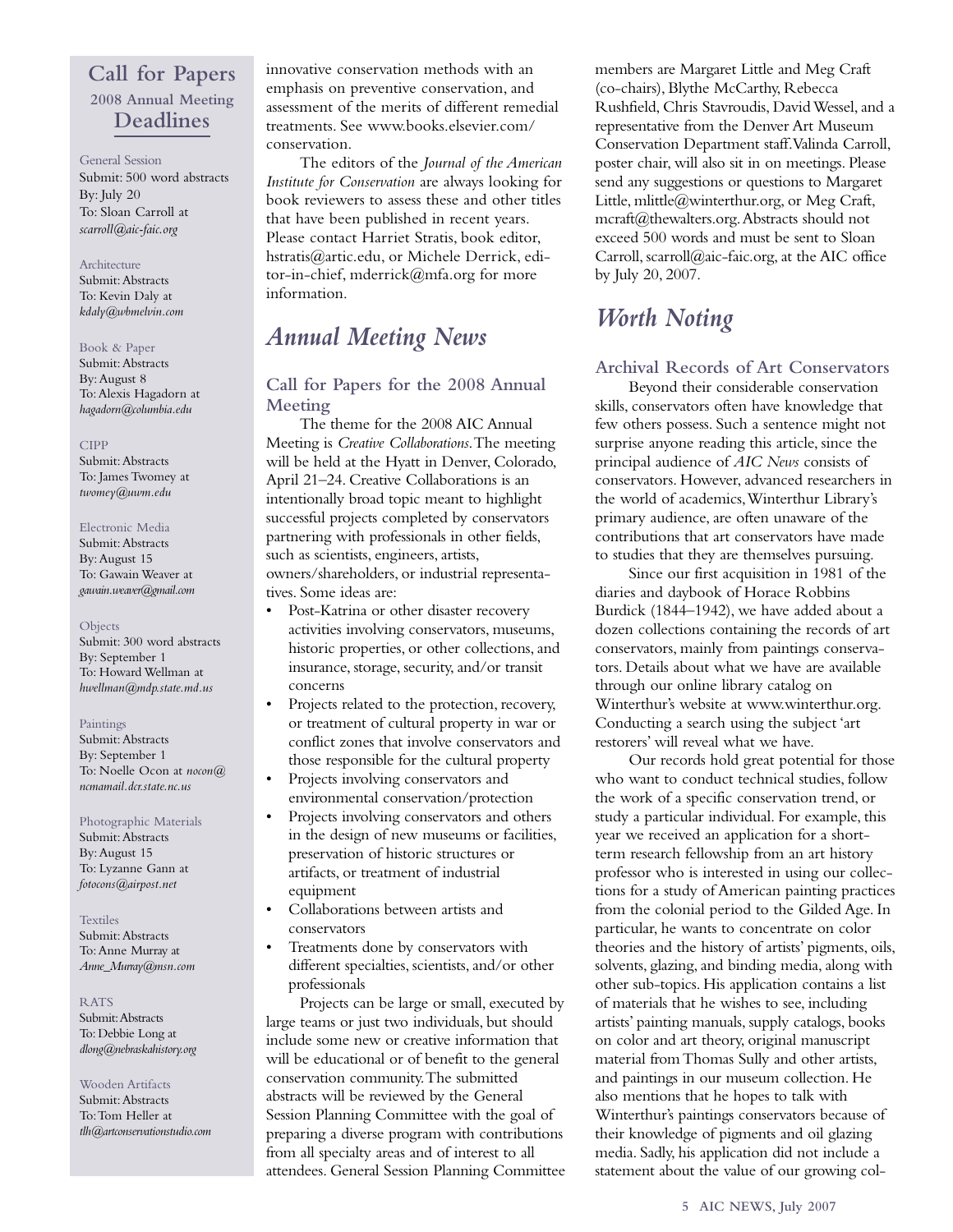lections of records of art conservators, specifically paintings conservators.We hope that he will discover the value of these records when he begins his research time with us as part of his fellowship award.

Such possibilities include the papers of Russell and Eleanor Quandt, which we received in 1991 and 1992. Russell was a paintings conservator during the 1950s and '60s in and around Washington, DC, and Eleanor assisted her husband in his private practice, assuming responsibilities for technical documentation, reports, correspondence, and historical research.Together, and apart from performing conservation work, they conducted research into the materials and techniques of painting prior to the American Revolution, concentrating on the anonymous painters of the Hudson River Valley during the first half of the eighteenth century.The Quandt papers have many folders with contents relevant to our research fellow's topic.They studied, took notes on, and did treatments of many paintings of Upper Hudson Valley limners; they kept articles and papers by others on early American painting; and they retained their correspondence on many and varied topics.We suspect that our research fellow will find their work useful as he conducts his own.

In an article published in 2004, Joyce Hill Stoner and I wrote about the importance of making collections of art conservator's records available to the public (*Journal of Archival Organization*, vol. 2 no. 3). Our views about the importance of preserving such records are summarized as follows:"As people consider artwork a legacy of American culture so too will they also consider the records generated by individuals who have spent their working lives guaranteeing its long-term survival. Conservators and archival repositories need to work together to ensure that records relating to the treatment of art objects in their many forms be retained and made available to researchers generations from now."

In addition to their research potential, we have identified seven other areas of value of art conservator's records:

- Documentation in writing and imagery of specific works of art undergoing treatment
- Documentation of lost works of art
- Information regarding provenance
- Treatment records used to inform subsequent treatments
- Art conservator's records contributing to the study of the history of conservation
- Records of professional activities, meetings, and teaching
- Maintenance of reference libraries and supply catalogs

If conservators are considering the placement of their records in public institutions, they need to be mindful of confidentiality issues. It is of paramount importance to respect the privacy of individuals and their possessions; less so, arguably, regarding institutions. In placing records with libraries, conservators may wish to suggest restrictions on access to material that is considered private in nature. Contracts can be written stating that records will someday be made available to researchers, but it is difficult to add such a clause retrospectively.

Although Winterthur's library has seen its collections of records of art conservators grow since 1981, I suspect that few other libraries have experienced similar expansion.These records present opportunities that archivists undoubtedly have not pursued either because they were unaware of the records' value or do not know who the conservators are in their respective geographical areas. If you are interested in making your records available to new generations of researchers, please consider contacting a local library or archive and begin the conversation.

> *—E. Richard McKinstry Andrew W. Mellon senior librarian H.F. du Pont Winterthur Museum*

## **European Conservation Standards Underway**

For the past three years, the Commission for European Standardization (CEN) has been working on a project to create standards for the conservation of cultural property.The project, which includes standards for materials, diagnosis and analysis, terminology, environment and the transportation of cultural goods, will eventually result in Europe-wide accepted standards which could affect all conservators.

The CEN is an international nonprofit, non-political organization established under Belgian law in 1961, comprised of the individual standards bodies of each country.The general purpose is to create common standards of practice and safety throughout Europe, largely in the fields of industry, construction, and technology.The commission has 29 member states and five affiliates, thus encompassing all of geographical Europe and beyond.

The CEN works on a vast number of projects with technical teams and work groups of experts drawn from many different countries. New standards have to be approved by all states which means that this can be a very lengthy process. Once the standards are approved and disseminated to each country, they will still be monitored before being finally adopted, so that the project from start to finish could take as long as ten years.

The working groups are made up of conservators, conservation scientists, curators, and registrars drawn from many countries.They are doing work such as creating conservation terminology, a standard conservation report, and definitions of materials and processes that will be recognized through Europe. See www.cen.eu/CENORM/ for more information.

*Note:Reprinted from ICON News, Issue 10, May 2007*

## **Fridge Ratings for Museums**

Starting in April 2008 in the United Kingdom, all public buildings such as museums and galleries, government offices, and town halls, must display an energy rating, like consumer-friendly fridge ratings, to show the annual carbon emissions of each building.The measure is intended to encourage energy improvements to public buildings, help cut costs to the public purse, and lead the way in cutting carbon emissions. Announcing it, Housing Minister Yvette Cooper said,"More than 40% of carbon emissions in the UK come from buildings. From the local library to the House of Commons, the public sector must do its bit to cut carbon emissions. Often both those who use and those who operate public buildings have little idea how energy efficient they actually are, or what could be done to improve them. From April next year, all public buildings will need to be energy rated so we can track progress in cutting carbon emissions and cutting fuel bills too." Food for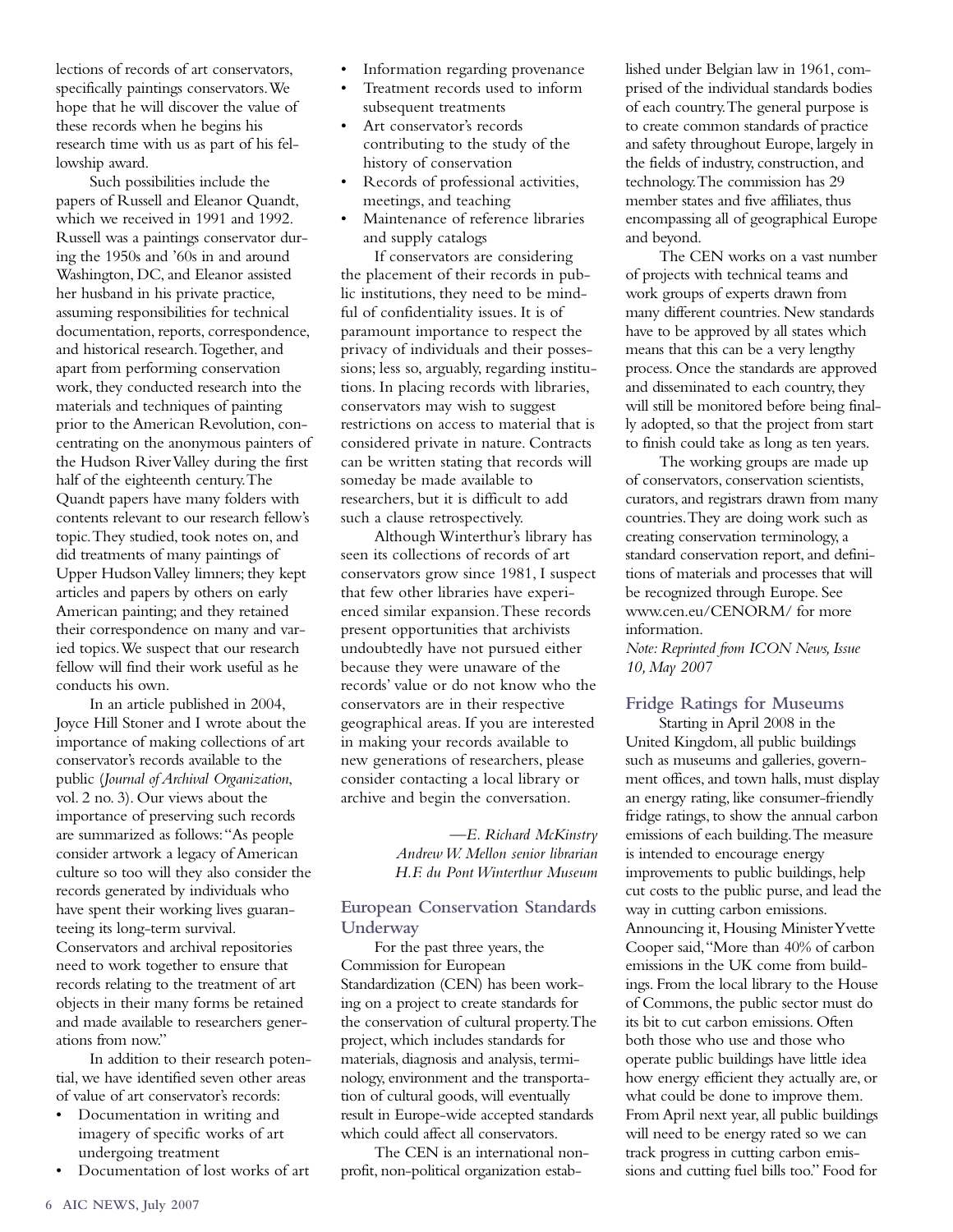thought, for collections care. *Note: Reprinted from ICON News, Issue 10, May 2007*

## **Sale of IIC Publications**

To reduce space occupied by the considerable stocks of Congress preprints and back-issues of *Studies in Conservation*, a sale of the IIC publications is being offered. Copies of 1986–2002 Congress preprints are available to current IIC members at  $\text{\textsterling}12.50$  per volume ( $\text{\textsterling}25$  for nonmembers). Six volumes can be bought for the price of five ( $\zeta$ 62.50, or  $\zeta$ 125 for non-members). Prices include ground postage.

Back issues of *Studies in Conservation* are available to current IIC members for  $\mathcal{L}^4$  per issue ( $\mathcal{L}^8$  for nonmembers); there are four issues per volume. Six issues can be purchased for the price of five  $(\mathcal{L}20)$ , or  $\mathcal{L}40$  for nonmembers). Prices include ground postage.

This offer is only available through the IIC office, 6 Buckingham Street, London,WC2N 6BA, UK; iic@iiconservation.org.

## **Mellon Awards CLIR Operating Grant**

The Council on Library and Information Resources (CLIR) has received a three-year, \$2.19 million grant from The Andrew W. Mellon

Foundation to support general operations.The award will allow CLIR to launch a range of new initiatives in six program areas: cyber infrastructure, preservation, the next scholar, the emerging library, leadership, and new models.

"The extraordinary generosity of The Andrew W. Mellon Foundation provides CLIR with the funding base to pursue an invigorated and exciting agenda for the next few years," said CLIR President Chuck Henry.

"The Foundation's confidence in the projects and programs we envision is deeply gratifying," he added."CLIR will work tirelessly to assure that the highest quality of research, insight, and leadership is provided to its constituencies." *Note: Reprinted from CLIR issues, No. 56.*

## **DLF Aquifer Receives Mellon Grant to Make Scholarly Collections Interoperable**

The Digital Library Federation (DLF) has received an \$816,000 grant from The Andrew W. Mellon Foundation for a project designed to make digital collections easier for scholars to use.The project, DLF Aquifer Development for Interoperability Across Scholarly Repositories:American Social History Online, will implement schemas, data models, and technologies to enable scholars to use digital collections in a

variety of local environments.

The project will address the difficulty that humanities and social science scholars face in finding and using digital materials located in a variety of environments with an array of interfaces, access protocols, and usage requirements. DLF Aquifer seeks to provide scholars with consistent access to digital library collections pertaining to nineteenth- and twentieth-century U.S. social history across institutional boundaries.The collections are in a variety of formats and include maps and photographs from the Library of Congress historical collections; sheet music from the Sam de Vincent Collection of American Sheet Music at Indiana University; and regional collections, such as Michigan County Histories from the University of Michigan and Tennessee Documentary History from the University of Tennessee, which will facilitate cross-regional studies when combined.

By integrating American Social History Online into a variety of local environments, the project will bring the library to the scholar and make distributed collections available through locally-supported tools.The project will be developed and implemented between April 2007 and March 2009.

*Note: Reprinted from CLIR issues, No. 56.*



## **Printed on Paper:**

**The Techniques, History, and Conservation of Printed Media** *Conference to be held at Newcastle Upon Tyne, England • September 5-7, 2007*

This conference will bring together a wide range of experience and expertise with a view to expanding the The Techniques, History and<br>Conservation of Printed Media vocabulary of scholars and conservators on the broad subject of printed ink on paper. Professionals who study and

care for printed media are invited to attend.This is the first international interdisciplinary conference focused on printed media imagery and text, historic and modern.

Twenty-nine juried papers by curators, historians, librarians, archivists, conservators, and scientists will be presented over three days. Fifteen major U.S. institutions and nine international museums and universities are represented.The topics include: printing on paper in Mexico, China, and Europe; colonial printing in the Caribbean and Australia; prints by old masters (Dürer and Schongauer) and modern artists (Andy Warhol); printing on Fabriano papers; investigations of photomechanical printing techniques; laser jet and digital printing by contemporary artists; and conservation case studies.

The conference is co-sponsored by the American Institute for Conservation of Historic and Artistic Works and the University of Northumbria with support from the Print Council of America and The Samuel H. Kress Foundation. It will take place at the internationally-acclaimed Sage Gateshead, a building designed by Lord Norman Foster.

For the conference schedule and registration information see the conference website at http://www.northumbria.ac.uk/pop.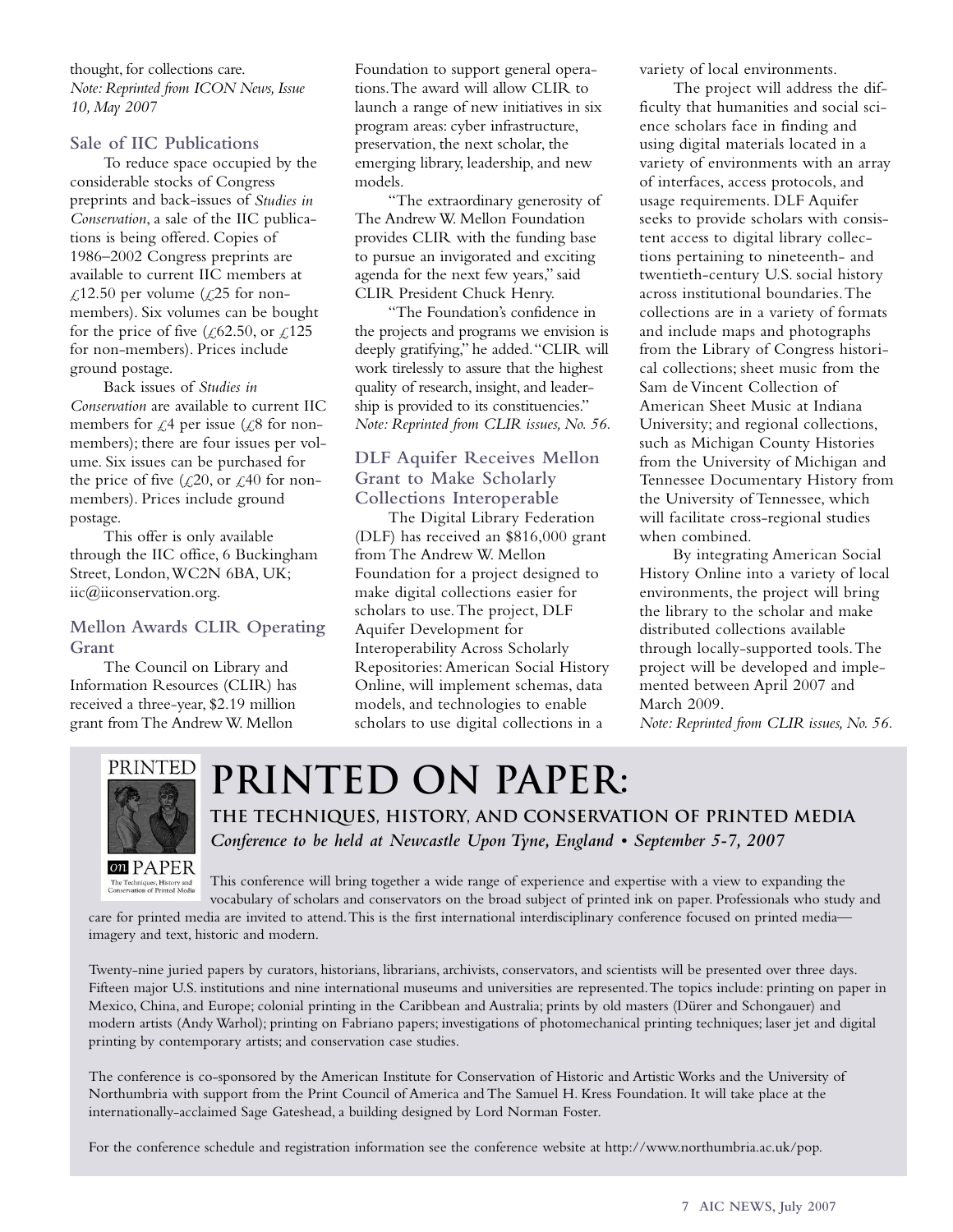#### continued from page 1

and Special Collections, the University Archives, and the Tamiment Library and Robert F.Wagner Labor Archives). Prior to the advent of the Media Lab, the bulk of these materials had not been assessed for preservation and only a few items had been conserved.These holdings were increasingly in demand among researchers, who could not access them because of their fragile state.The Media Preservation Unit, concurrently established in 2003 with the graduate program in Moving Image Archiving and Preservation (MIAP) in NYU's Tisch School of the Arts, was strategically created to address the urgent needs of these materials while at the same time offering an environment conductive to media preservation research.

**How is the Lab equipped and what services are offered?**

NYU:The Media Preservation Unit cares for materials from NYU Libraries' general and special collections.We offer preventive care services including the inspection of film and magnetic media to determine condition and improvement of the microenvironment through re-housing and conservation treatments such as minor repairs and cleaning.We coordinate most outsourced media preservation projects for the Libraries.This work ranges from performing research to identify the highest quality preservation elements, assisting with fundraising, serving as the main point of contact with vendors, and performing quality control on preserved materials. Much of our work is made possible by the assistance of graduate students in the MIAP Program, an academic department with which we also collaborate on preservation research projects.

We offer inspection, minor conservation treatment, and re-housing services for 35mm, 16mm, Super-8, and 8mm film and the array of audio and video open reel and cassette formats.Additionally, we have begun to develop our in-house reformatting capacities in the area of video.

**Which materials are the current focus of preservation attention?**

NYU: Right now, we have been emphasizing the inspection of archival materials over general collections



**The Media Lab at NYU's Bobst Library. Photo courtesy NYU.**

materials as there are so many archival items that are in such dire need of immediate conservation.We have done some initial research into potential uniqueness of some of the older items within the Avery Fisher Center [for Music and Media, which houses circulating materials], and this is likely to be the area in which we concentrate our future efforts in the general collections.

## **How did this expansion of services affect NYU's overall preservation program?**

NYU: Initially, integrating nonbook media into the preservation program was very awkward.There was a natural tendency among all levels of staff to simply adapt book preservation processes and procedures to audio/visual collections.This learning curve, however, was actually very instructive and forced us to develop new paradigms to accommodate these very different materials. In retrospect, the overarching principles of preservation remain intact, but the strategies employed to adhere to those principles are somewhat different and, certainly, the details and processes used to carry them out are very different. However, the more we worked with the collections, the preservation strategies became more clear, and, with that, programmatic details could be developed. The critical turning point was adding the necessary professional expertise to the department.

The most difficult aspect of integrating preservation program activities for audio/visual collections is, of course, developing the resources to support it in the first place.The cost of preserving these materials is staggering. Re-allocation of resources is unavoidable for our preservation program and we are carefully planning to reorganize staff and funding resources to respond to the preservation needs of these materials.We anticipate a dramatic change in our preservation strategy in order to accomplish this. But this change needs to be done responsibly and must be accompanied by the development of reliable decision-making models that follow a balanced rationale.

**Have these new activities and services impacted other library functions, such as collection development, public services, cataloging, storage, etc?** 

NYU:We have heard from some of the special collections departments that our ability to provide media preservation services has encouraged them to acquire more media-rich collections. Situated, as we are, in the middle of downtown New York City, storage remains a critical issue for us; we are in the process of researching options for long-term, off-site media storage, the needs of which will only continue to grow as we complete further preservation projects.We enjoy an excellent relationship with the Digital Library Team here at NYU Libraries, with whom we share the video remastering system and routinely collaborate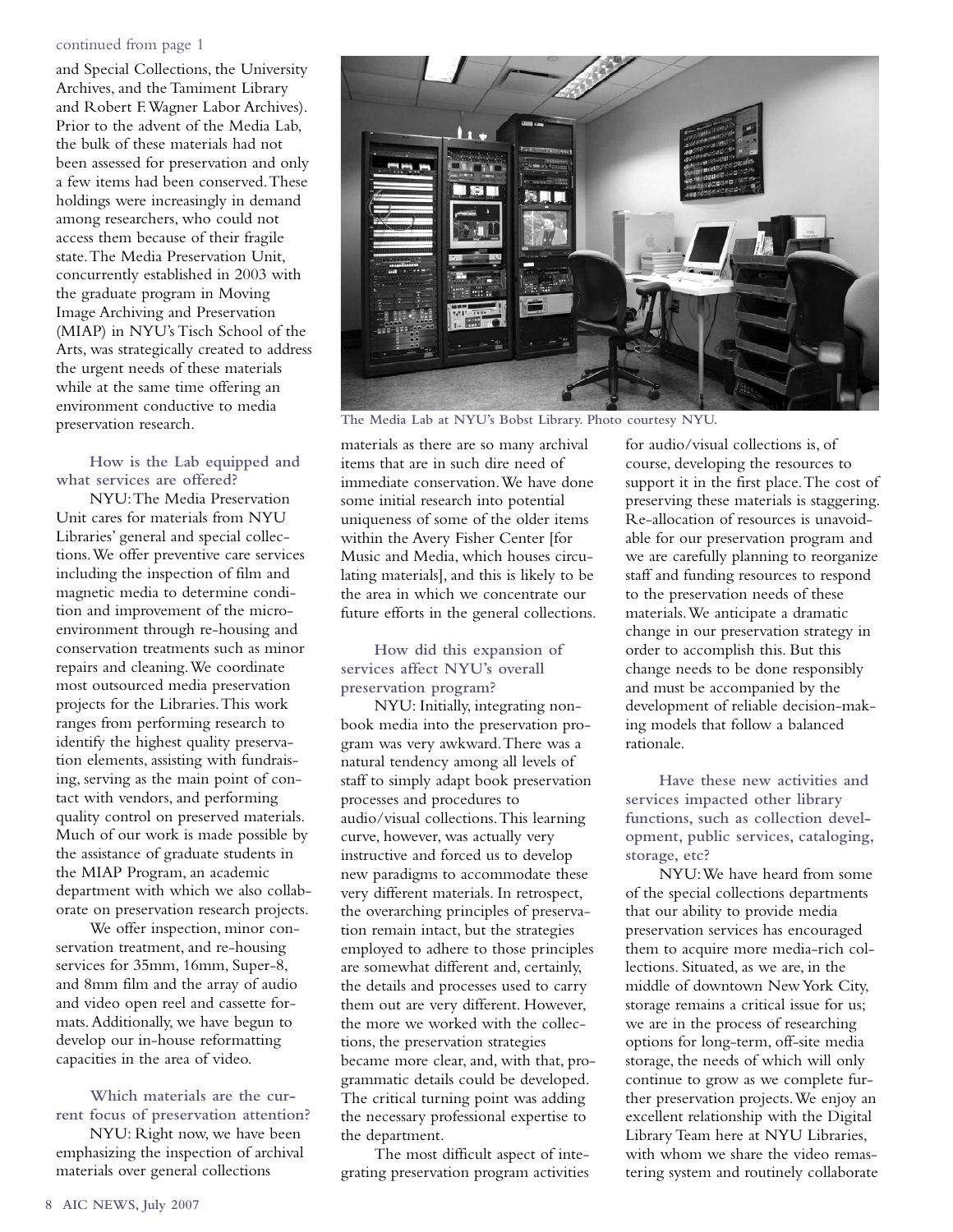*Each year, more special programs are initiated over and above the annual programs put on by associations dedicated to a-v preservation concerns, such as the Association of Moving Image Archivists and the Association for Recorded Sound Collections.*

on the further development of inhouse media reformatting and access services for library collections.

**Are any research initiatives underway in conjunction with routine preservation activities?** 

NYU: In 2006, we embarked upon a three-year project funded by the Andrew W. Mellon Foundation to develop methodologies for assessing the condition of archival magnetic media based on visual and playback inspection in order to prioritize the relative need and appropriate pathways toward preservation.The resultant methodologies aim to determine whether visual inspection alone is adequate to collect accurate data for video and audio, or whether playback inspection is necessary for informed preservation decision making. In this project, we also are exploring the use of random sampling as a methodology for assessing archival audio/visual materials.We are collaborating with the Preservation Department of Columbia University Libraries (CUL) in this project, which began a twoyear project in 2005, also supported by The Andrew W. Mellon Foundation, to develop and test a survey instrument to inventory and assess CUL's processed and unprocessed archival audio/visual materials through visual inspection. Ultimately, NYU and CUL plan to create a freely accessible database for the moving image and sound preservation community that will be structured to serve as a comprehensive archival audio/visual inventory, assessment, and preservation prioritization tool.

**What digital technologies are supported?** 

NYU:We are dealing with digital technologies most heavily in the area

of audio preservation, where we have moved to a digital preservation format, Broadcast WAV. In order to accomplish this, we have had to work closely with the Digital Library Team to determine the best methods for capturing metadata and ingesting the files and metadata into the Library's preservation repository upon completion of a preservation project.

Right now, we are using digital technologies primarily to create audio preservation masters; however, it is likely that we soon will be taking on some projects that have streaming audio or video access components, and this will change how we interact with the special collections departments in terms of delivery and long-term management of these assets.A little further down the road lies digital video preservation, which we have begun to research and develop pilot projects in conjunction with the Digital Library Team; we expect our efforts in this area to intensify greatly over the next few years.

**What was the hardest part about getting this program off the ground?**

NYU: Several things come to mind: inventorying the collections so that we could even begin to have a sense of what the holdings were; educating the special collections departments in what we could reasonably do to help them; locating the right staff and lab expertise to undertake the development of the program; and maintaining the balance between allocating time to routine item-level inspections and further long-term program development. Of course, adequate funding is essential.Without the assistance of an earlier grant from the Mellon Foundation in 2001, much of the initial work done to establish the NYU program would not have been possible.

**How do you see the role of preservation departments in academic libraries changing with the increasing demand for media preservation?** 

NYU:There are a few emerging forces in the academic library community that we expect will influence changes in the traditional constellation

of preservation program activities. First, changes in the way academic libraries are used by their constituencies will clearly impact the allocation of scarce resources for preservation, and second, changes in the scope of material formats needed and used by those constituencies are likely to force changes in the services provided by many preservation departments.Audio/visual materials are an example of this. Demand for moving image and sound materials by faculty and students to support curricular activities and by scholars to support research is increasing.Academic libraries are obligated to respond to these demands and provide access to these rich resources.This carries with it the responsibility to preserve them while they are still salvageable. Clearly, in addition to developing the technical expertise to preserve and provide access to these materials, an infrastructure to support programmatic models and decision-making guidelines needs to be developed to direct this important work cost effectively and responsibly. Balancing this new demand with traditional preservation program activities is primarily where preservation departments need to become more agile.

> *—Hannah Frost Media Preservation librarian Stanford University Libraries hfrost@stanford.edu*

*The Council on Library and Information Resources has published several reports commissioned by the National Recording Preservation Board, including "Capturing Analog Sound for Digital Preservation: Report of a Roundtable Discussion of Best Practices for Transferring Analog Discs and Tapes" and "Copyright Issues Relevant to Digital Preservation and Dissemination of Pre-1972 Commercial Sound Recordings by Libraries and Archives," among others. Available from www.clir.org.*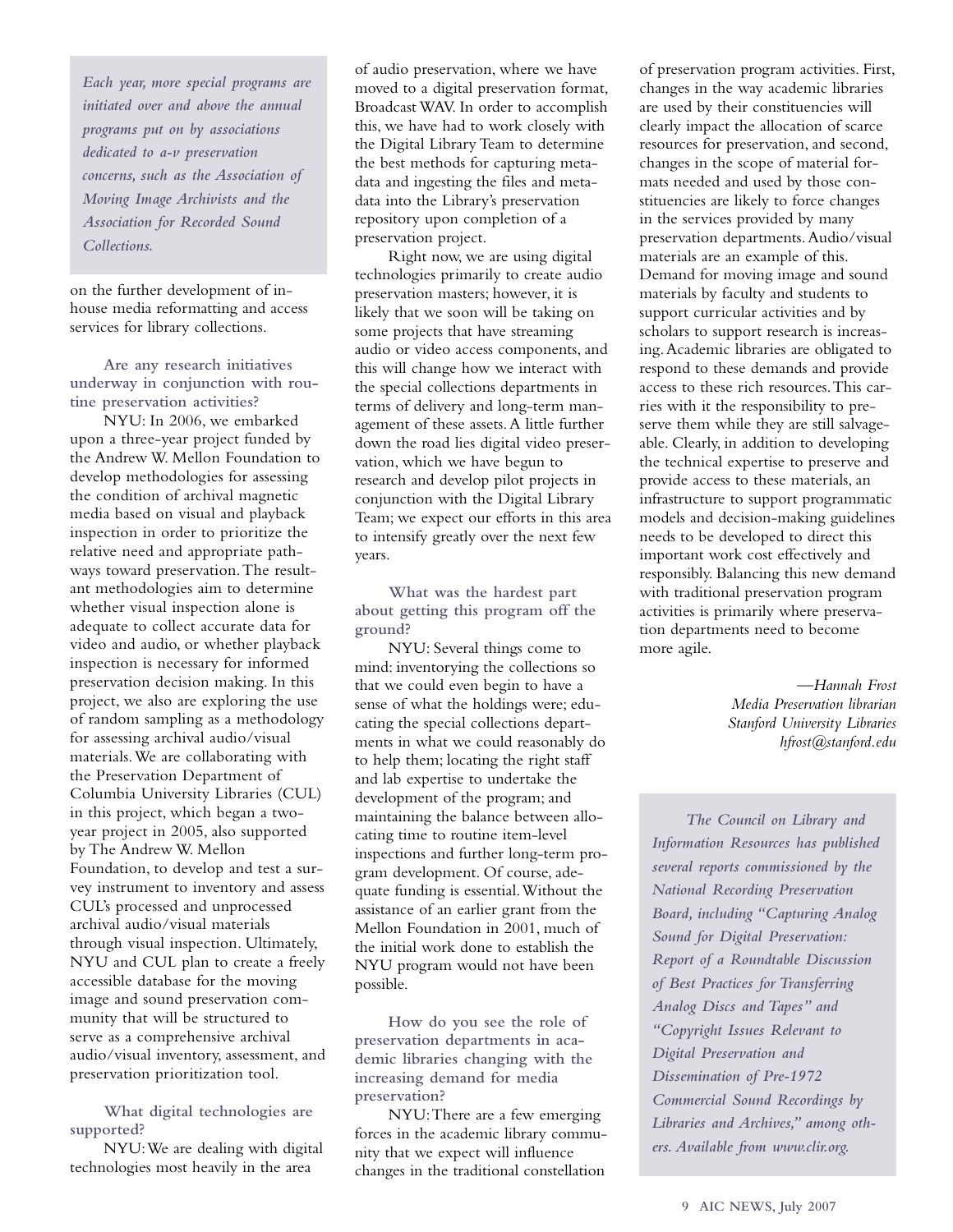## *Allied Organizations*

## **New President and CEO for AAM**

After an extensive search, AAM has brought Ford W. Bell to the helm of its organization as president and CEO. Bell brings both a range of experience to his new post and a long history of involvement with the museum community. His family was integral in the development of the Museum of Natural History at the University of Minnesota, and as a trustee of the Minneapolis Institute of Arts he helped to raise \$103 million through its "Bring Art to Life" capital campaign. In addition to years of experience as a nonprofit executive, donor, trustee, and board chair, Bell recently was a candidate for U.S. Senate and president and CEO of the Minneapolis Heart Institute Foundation.

"Ford Bell, our new president and CEO, comes to us with a breadth of experience in our field combined with a vision grounded in public service and scholarship," said Irene Hirano, AAM Board chair and president and CEO of the Japanese American National Museum."He is quite simply the right leader at the right time as AAM looks to the next 100 years and the complex challenges facing our members nationwide."

## *Washington Watch*

## **Preserving our Digital World**

With a website's average lifespan lasting only 44 days and voicemails, text messages, and emails deleted regularly from inboxes, much of the content that documents our modern lives is routinely lost. Likewise, archiving digital content becomes a challenge as technological advances constantly threaten to make digital formats obsolete.

In response to the growing need for digital preservation, Congress allocated \$100 million to the Library of Congress in 2000 for the creation of the National Digital Information Infrastructure and Preservation Program (NDIIPP), a ten year project meant to identify

solutions to save material that is considered to be an important part of United States heritage.

In February, \$47 million of the program's budget was rescinded, which jeopardized an additional \$37 million in matching non-federal funds.This reduction in funding will impact the program's ability to capture, preserve, and make available digital content—be it blogs by presidential candidates, websites created about Hurricane Katrina, the massive expanse of social networking sites, or any of the 161 billion trillion bytes of digital data generated in the world in 2006.

The Library of Congress has recently requested that \$21.5 million be restored to continue NDIIPP and sustain the partnerships that have been established to preserve evidence of the digital world in which we live. Without additional funding, ongoing and future efforts to preserve "born digital" material and other web-based information will be at risk. At present, it is still unclear whether or not Congress will restore funding to support this important initiative.

## *People*

The Conservation Center of the Institute of Fine Arts, New York University is pleased to announce the incoming students for the graduating class of 2011: **Joan Bottkol, Raina Chao, Lisa Conte, Briana Feston, Jennifer Hickey, Amanda Holden, Lisa Nelson,** and **Katherine Sanderson**.

The Winterthur/University of Delaware Program in Art Conservation proudly announces the students admitted into the 2007 entering class: **Jessica Arista, Liesl Christman, Angela Duckwall, Lauren Fair, Sharra Grow, Gretchen Guidess, Sarah Kleiner, Laura Kubick, Elizabeth Rydzewski,** and **Marie Stewart.**

The program's third year students, their internship sites and majors are: **Debra Breslin**, Brooklyn Museum of Art and Philadelphia Museum of Art, Objects Conservation; **Lauren Cox**, Isabella Stewart Gardner Museum, Paintings Conservation; **Kristin deGhetaldi**,

National Gallery of Art, Paintings Conservation; **Amber Kerr-Allison**, Smithsonian American Art Museum, Lunder Center, Paintings Conservation; **Jessica Moody**, American Philosophical Society, Paper Conservation; **Adam Novak**, Fine Arts Museums of San Francisco, Paper Conservation; **Kate Payne**, Cleveland Museum of Art, Objects Conservation; **Courtney Shimoda**, Museum of Fine Arts, Boston and Smithsonian Institution Freer Gallery of Art and Arthur M. Sackler Gallery, Paper Conservation; **Elizabeth Shuster**, Museum of Fine Arts, Boston,Textile Conservation; **Samantha Springer**,The Art Institute of Chicago and the Field Museum, Objects Conservation.

The Art Conservation Department, Buffalo State College, is pleased to announce that the ten students admitted into the 2007 entering class are: **Megan Berkey, Im Chan, Melody Chen, Jennifer Dennis, Christina Finlayson, Jennifer M. McGlinchey, Kathleen Ragan, Eileen Sullivan, Nathan Sutton,** and **Claire Walker**.

Third-year students including major and site of internship are as follows: **Sara Bisi**,Williamstown Art Conservation Center, Paper/Photographs; **Kathryn Campbell**, Indianapolis Museum of Art, Paintings; **Emily Gardner**, Fine Arts Museums of San Francisco, DeYoung Museum, Paintings; **Elizabeth Homberger**, Denver Art Museum, Objects; **Paige Isaacs**, Museum of Modern Art, Objects; **Dawn Jaros,** Balboa Art Conservation Center, Paper; **Caitlin Jenkins,** Brooklyn Museum of Art, Objects; **Colleen Snyder,** The Walters Art Museum, Objects; **Catalina Vasquez-Kennedy**,The Walters Art Museum, Paintings; **Christopher Walters**, National Gallery of Art,Washington, DC, Objects.

**Barry Spence** has been selected for the 2007 Andrew W. Mellon Advanced Training Fellowship at the The Walters Art Museum, Division of Conservation and Technical Research, Book and Paper Laboratory. Barry will join the lab in October and will concentrate on work in the Walters collection of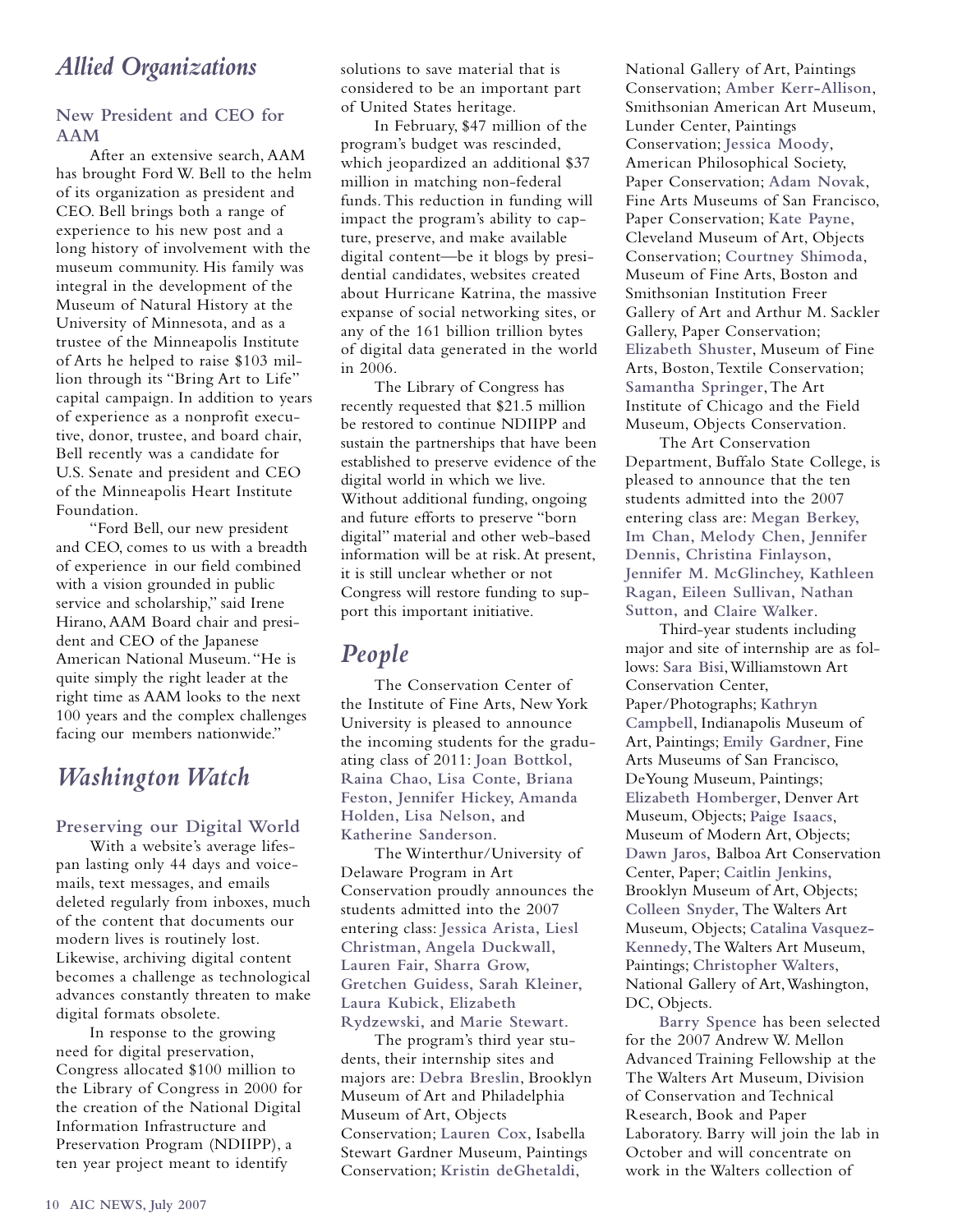rare books and manuscripts.

**John K. Delaney** has joined the staff of the Scientific Research Department of the National Gallery of Art as Senior Imaging Scientist in a position funded by the Andrew W. Mellon Foundation. John will spearhead a research program in which various new imaging techniques for the examination and documentation of works of art will be developed.

## *New Materials and Research*

#### **Nebulize It!**

The arrival of two pieces with powdery, flaking pigment to the objects lab of The Nelson-Atkins Museum of Art caused us to look into the various tools for nebulizing liquids.While there is a fair amount of literature on various methods of delivering a fine mist of moisture or adhesive to a desired area, many of these modified tools can be frustrating and unreliable. Based on a suggestion from Nancy Odegaard of the Arizona State Museum, we decided to try working with an asthmatic nebulizer.

Asthmatic nebulizers are made to disperse a viscous medicine into a fine mist and they work well with many dilute adhesives.There are many different styles of asthmatic nebulizers available and all require a source of compressed air—some styles are sold with a small air compressor while others are not. Based on Sandra Grantham's experiences described in "Painted Japanese paper screens: the consolidation of paint layers on a paper substrate" published in *Broad Spectrum: studies in the materials, techniques, and conservation of color*



**Sample Sidestream nebulizer manufactured by Respironics.**

*on paper* (eds. Harriet K. Stratis and Britt Salvesen), we chose to work with the Sidestream nebulizer manufactured by Respironics.

The Sidestream nebulizer is an inexpensive unit that consists of a hose attachment, a small container, an oscillating unit, a cap, and a removable dispensing component (or mouth piece), and requires a separate air compressor.The hose may require an additional connector depending upon the attachment mechanism for the compressor. In our testing and treatment we used an Air-Medea Silent Compressor model AM-1000 made by Medea Airbrush Products, which allowed for a direct connection of the hose to the compressor.

The "mouth piece" can be limiting—although nice and wide to disperse the nebulized liquid, it can only be used upright.Tilting the container and oscillating unit can cause drips of liquid, but replacing the mouthpiece with Tygon tubing or other hose can create a flexible delivery mechanism.Testing of this modified delivery system consisted of bending the hose to form a Ushape, with the intention of collecting liquid droplets in the tubing curve. However, drops did not appear to collect or be an issue during our testing or use.We found this method of creating and delivering a nebulized liquid simple, inexpensive, and fairly reliable.

*Note: A version of this article first appeared in the WAAC newsletter.*

> *—Dana Senge Seattle,Washington*

## *Health and Safety*

**California Proposes New Regulations Impacting Conservation X-Radiography**

The California Department of Health Services has proposed major changes to its regulations governing the conduct of industrial radiography.A cover letter requesting commentary states that the new regulations would not have a significant fiscal impact on business in California, but also adds that small businesses would be affected.The cover letter, summary of proposed

changes and reasons, and texts of the changes may be found through a search for "R-25-03" on the California Office of Regulations website at www.applications.dhs.ca.gov/ regulations.The period for submitting commentary on the proposal has closed.

In both the current and the proposed regulations, industrial radiography is defined as the examination of internal structures of materials other than humans and animals by non-destructive methods using radiation. X-radiography of paintings and three-dimensional art objects as performed in museums is classified as industrial radiography.

The proposed regulations include highly specific qualifications for the radiation safety programs of "businesses" undertaking all industrial radiography. They describe in great detail the requirements for persons performing the x-radiography at all levels of experience.These requirements appear to be based on the assumption that the radiographer works full-time. For example, 2,000 documented hours (equivalent to fifty 40-hour weeks) of hands-on experience operating x-radiography equipment—not counting film development and interpretation—will be required in order to be a trainer or supervisor of an "assistant" who is learning the process. Such an assistant must be personally supervised at all times. In order to serve as a radiation safety officer,an experienced radiographer would need twice as much (4,000 hours) relevant experience.Without a radiation safety officer to oversee a radiation safety program, no x-radiography would be permitted.

Since it would be highly unusual for a conservator or conservation scientist to be able to document this many hours of performing x-radiography, these proposed changes will significantly affect how and whether conservation professionals can use x-radiography in California.The applicability of other professional qualifications and institutional safety records are not considered in the regulations.

The proposed California regulations do not provide any exceptions to these requirements and appear to be based on similar regulations in force in Texas. However, the Texas regulations do include an exemption for shielded room radiography performed under circum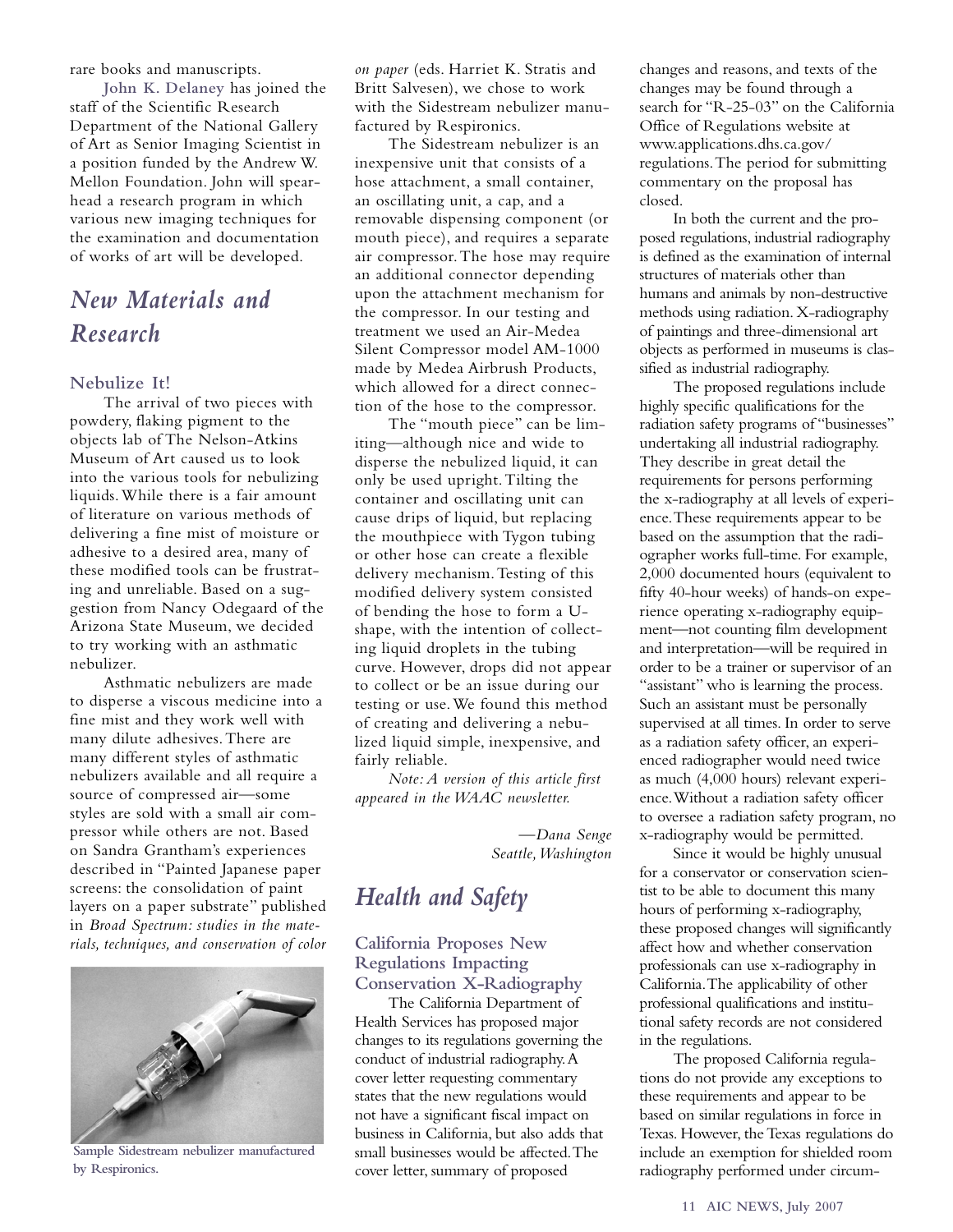stances that arts institutions could meet in most cases. Several California museums with conservation departments have filed commentaries calling attention to the professional qualifications and training of conservation staff and the excellent safety records of conservation x-radiography in arts institutions.They have urged consideration of inclusion of a similar exemption in the new California regulations.

It should be noted that OSHA has recently conducted a series of stakeholder meetings on occupational exposures to ionizing radiation.The agendas included consideration of the uses of ionizing radiation, controls utilized to minimize exposures, available exposure data, and training. Currently, OSHA allows agreement states to set their own regulations for the use of ionizing radiation in industrial processes as long as these regulations require adherence to certain federal standards.

Thanks to Scott Fife, senior safety officer,The J. Paul Getty Trust, for his invaluable help in evaluating the proposed regulations and writing commentary.

> *—Terry Schaeffer Los Angeles County Museum of Art terrys@lacma.org*

## **Some Chemical Things Considered:Acetone**

Conservators have typically used acetone as a solvent in a variety of treatment applications, such as surface cleaning. It is also widely used as a thinner for commonly used adhesives, consolidants, and coatings. Because acetone is one of the most widely used chemicals in conservation, it is important to not take the health and safety considerations for granted.

### *Characteristics*

*Chemical formula:*  $C_3H_6O$ *CAS#:* 67-64-1 *Molecular weight:* 58.08 *Synonyms:* Dimethyl ketone, 2 propanone, beta-ketopropane *Selected trade names:* Acetone

Acetone is a clear, colorless liquid with a pungent, fruity odor. It is highly

flammable and potentially explosive. Acetone is a chemical that is found naturally in the environment and is normally found in the body in low levels from the breakdown of fat. It appears normally in the blood, urine, and breath.1 It is derived by fermentation as a by-product of butyl alcohol manufacture, or by chemical synthesis from isopropanol (isopropanol dehydrogenation) or from cumene (cumene peroxidation).2, 3

Industrially acetone is used as a solvent for fats, oils, waxes, resins, rubber, plastics, lacquers, varnishes, and rubber cements. It is also used as a component in methacrylates and in some paint, varnish, and nail polish removers.3 Conservators have typically used acetone as a solvent and thinner in a variety of treatment applications.

#### *Hazards*

Acetone is listed by the EPA as a Group D chemical, which means that it is considered not classifiable as a human carcinogen. However, a list of symptoms of varying degrees of severity that can result from exposure to acetone is listed below, as well as the targeted organs and systems.

*Exposure routes:* inhalation, dermal absorption, ingestion

*Target organs and systems:* eyes, skin, respiratory system, central nervous system, liver, kidneys

*Acute Symptoms:*1, 5 *(inhalation)* cough, sore throat, dizziness, drowsiness, headache, unconsciousness. *At high concentrations:* CNS depression, cardio-respiratory failure, death

> *(eyes/skin)* irritated eyes, redness, blurred vision, possible corneal damage, dry skin, possible dermatitis

*(ingestion)* nausea, vomiting

#### *Exposure Limits:*

*LD50(rats):* 10.7 ml/kg (ingestion)3

*LD50(rats):* 5800–7138 mg/kg (ingestion)1

*NIOSH REL:*TWA 250 ppm  $(590 \text{ mg/m}^3);$ <sup>5,6</sup>

*OSHA PEL:* TWA 1000 ppm  $(2400mg/m<sup>3</sup>)$  (inhalation)<sup>5, 6</sup>

*ACGIH TLV:*TWA 500 ppm (inhalation); STEL 750 ppm (inhalation)6

*IDLH (immediately dangerous to life and health) concentration:* 2500 ppm [10% LEL]5

- *Odor Threshold Values:*<sup>2</sup> *Water:* 20 ppm (w/v) *Air (absolute):* 13–20 ppm (v/v) *100% recognition:* 100–140 ppm
- *Personal Protection:*

*For skin:* prevent exposure to skin by wearing protective gloves and protective clothing. Neoprene, Latex, and Butyl gloves are recommended by the Ansell glove guide for immersion and Nitrile, Neoprene, PVC, Natural, and Polyethylene gloves for splash protection.7

*For eyes:* prevent exposure by wearing protective eyewear such as goggles

*For ingestion:* do not drink, eat, or smoke while working

For potential exposures up to IDLH levels of 500 ppm, NIOSH recommends wearing one of the following:

- A chemical cartridge respirator with organic vapor cartridges
- A powered, air purifying respirator with organic vapor cartridges
- A supplied air respirator
- A self-contained breathing apparatus with a full face piece.<sup>5</sup>

*—Marilen Pool, objects conservator AIC Health & Safety Committee*

#### *Sources*

1. National Library of Medicine,Toxnet, Hazardous Substances Data Bank: Acetone. http://toxnet.nlm.nih.gov

2.Agency for Toxic Substances and Disease Registry (ATSDR). 1994.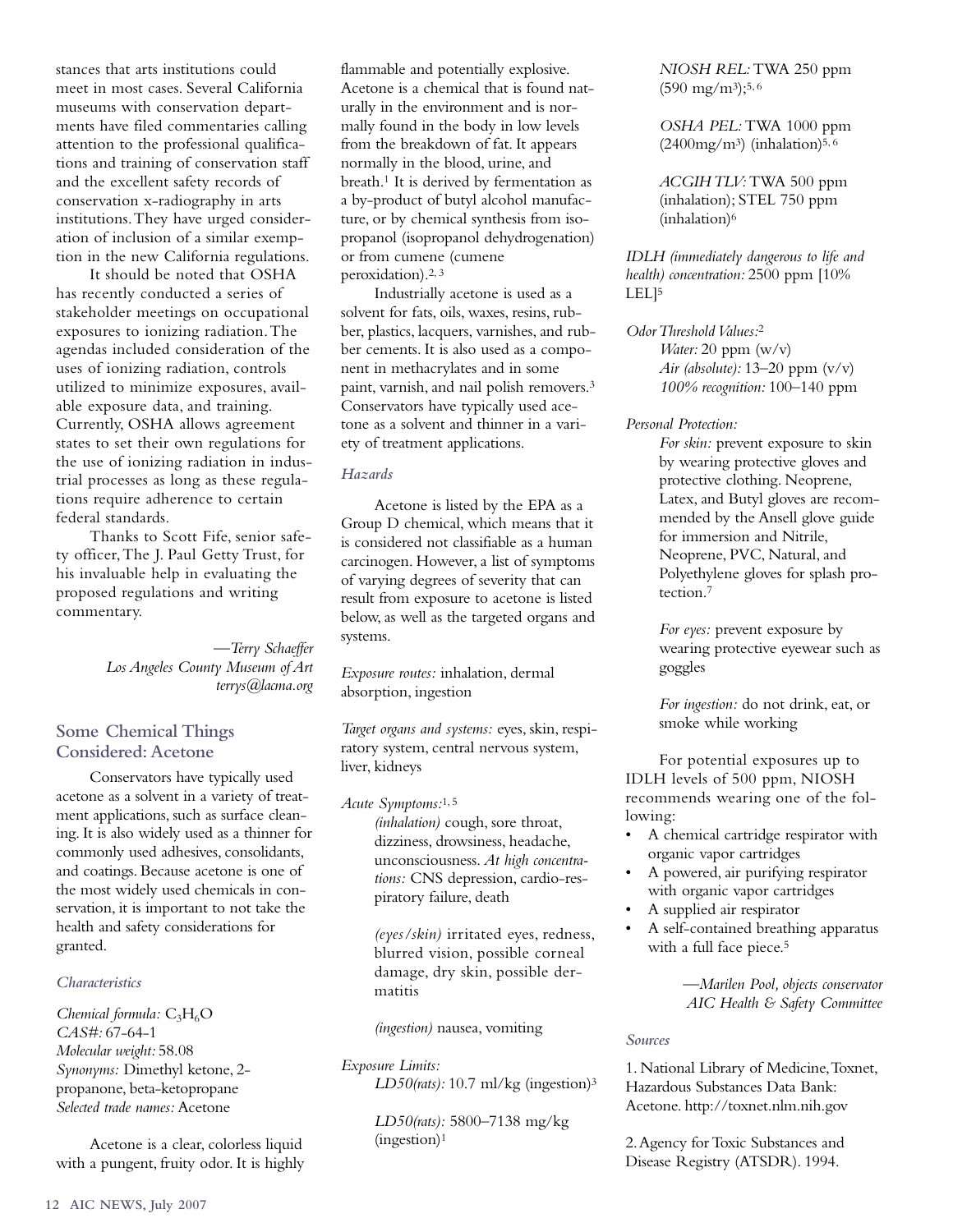# Advertisement LIGHT METERS **LIE!**

Is your light meter telling you the truth? The short answer is, "Not really." A light meter is superbly designed to provide specific information. In science, getting the right answer depends on asking the right questions. Usually we ask a light meter, "How much energy is hitting this object?" Unfortunately, as good as it is, your light meter was not designed to answer that question. To get the right answer, you need to know some other things.

Your eye can only see certain frequencies of energy. Of the frequencies you can see, you are very sensitive to some and not so sensitive to others. This sensitivity is described by

the CIE curve. ["CIE" stands for Commission International de L'Enclairage. Now you know why everyone just says "CIE."] The curve represents



the visible spectrum adjusted for the sensitivity of the human eye, The eye only sees about one half of the energy in the visible spectrum (the area under the curve). A light meter is adjusted to this CIE curve to match your eye. It only sees the visible spectrum (and really only about half of that).

Light sources radiate far more than the visible spectrum you see. In fact, only about 5% of the energy from a halogen lamp is in the visible spectrum (and only 20-22% in fluorescent and HID sources). The truth is, an accurate measurement of the real energy hitting your artifacts requires that you know the



characteristics of the source. The light meter isn't trying to lie to you, it just isn't telling you all of the truth. It only sees the small CIE curve under the huge output curve.

Dimming doesn't work as a conservation tool. Look at the dotted line on the graph. Cutting the visible light in half with a dimmer only lowers the total energy by about 10%. And, total energy is what determines damage.

Comparing measured light levels to total energy isn't hard. It just requires some calculation. You have to convert photometric data (data about what you see) into radiometric data (data about total energy). You have to consider the characteristics of the light source.

**Halogen lamps** are only about 5% visible light. Your meter can't see 95% of the energy hitting your artifact. Put another way, your collection gets bombed with twenty times more energy than your light meter shows.

Fluorescent lamps are 20-22% visible light. So are HID sources. You'll have five times the energy your light meter shows. (You also get five times the UV and really bad color, but that's another article.)

NoUVIR fiber optic lighting is 100% visible light with perfect color, no UV and no IR... NoUVIR<sup>®</sup>. With NoUVIR, you get exactly the energy you see on your light meter in just the right proportions to match the CIE curve. Light designed to match your eye. What a concept!

The bottom line is ten footcandles of NoUVIR lighting is ten footcandles. Ten footcandles of anything else is five to twenty times that much energy with five to twenty times the damage. No UV, no IR means more light with less damage (or the same light levels with a *whole* lot less damage).

If you're a conservator, you need to know these things. Because, while your light meter might not exactly be lying to you, it certainly isn't telling you everything you need to know! It's a good thing we can!

Call us at (302) 628-9933 for all the information you might need on fiber optic lighting, case micro-climate controls, books, research materials, or help with your conservation and lighting projects. We're here to help.



- Advertisement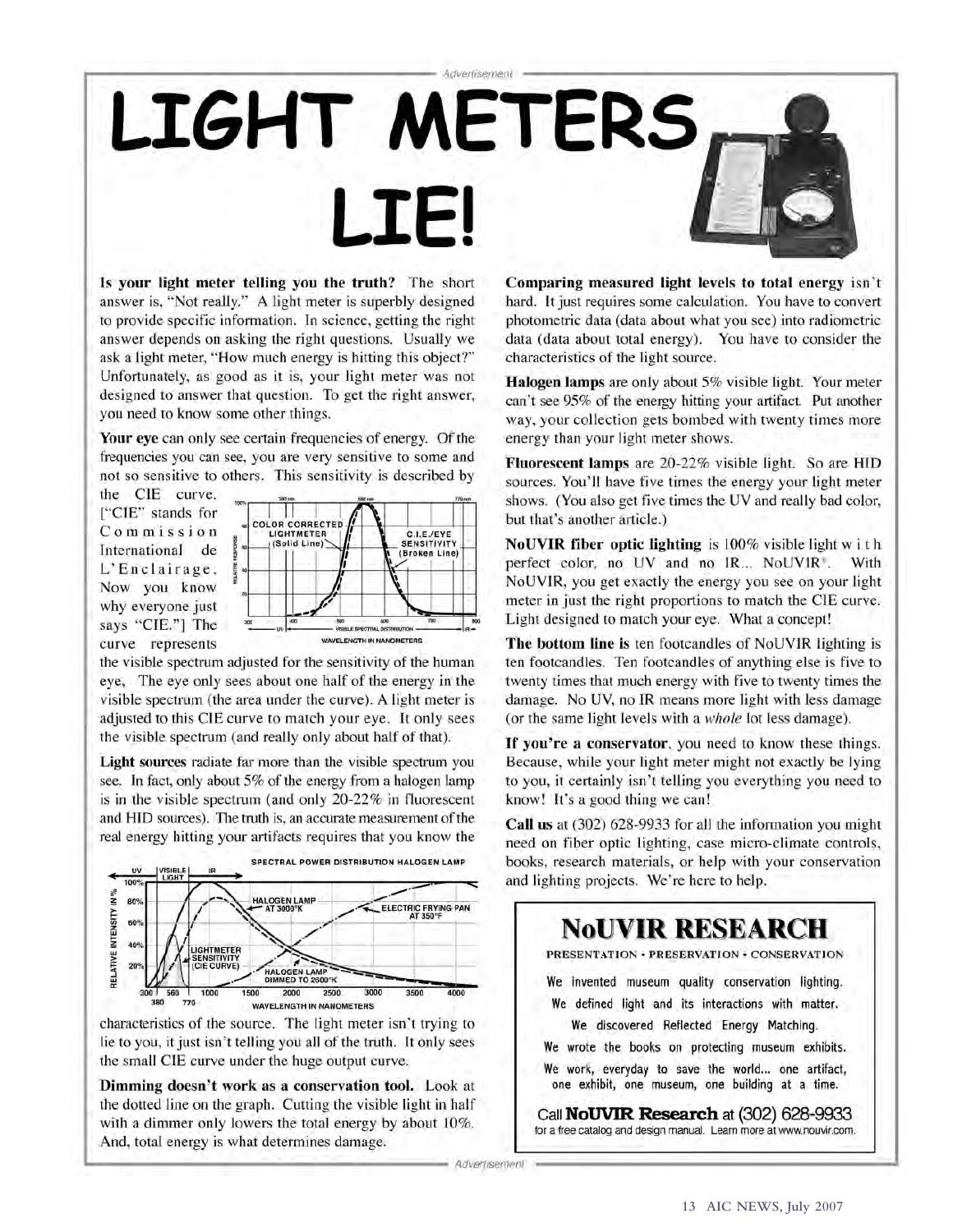Toxicological Profile for acetone. Atlanta, GA: U.S. Department of Health and Human Services, Public Health Service.Available at www.atsdr.cdc.gov/toxprofiles/tp21.pdf

3. O'Neil, M.J. et al., eds. 2001.The Merck Index. 13th ed.Whitehouse Station, NJ: Merck & Co., Inc.:68.

4. U.S. Environmental Protection Agency. Office of Research and Development, National Center for Environmental Assessment. Integrated Rish Information System (IRIS): Acetone. http://cfpub.epa.gov/

5. NIOSH. 2005. NIOSH Pocket Guide to Chemical Hazards. U.S. Department of Health and Human Services. NIOSH Publication No. 2005-149.Available at www.cdc.gov/niosh/npg/

6. NIOSH. 1994. International Chemical Safety Cards ICSC: 0087 www.cdc.gov/niosh/

7.Ansell Healthcare. 2007. www.ansellpro.com/specware/

## **Titanium Dioxide Listed as a Carcinogen**

*IARC:Titanium dioxide (IARC Group 2B) Summary of reported data, Feb 2006, updated, March 10, 2006 & MSDSs of many art and industrial materials.*

It's been over a year since the International Agency for Research on Cancer (IARC) updated their standards to include titanium dioxide as a 2B carcinogen, that is, possibly carcinogenic to humans.This IARC determination supports the opinion of the National Institute for Occupational Safety and Health (NIOSH). NIOSH listed TiO<sub>2</sub> as a carcinogen in 1988, but until recently, no other major agency or governmental organization had listed it.

The change in IARC's listing came about after the agency reevaluated all of the previous studies, concentrating this time on particle size. Essentially, the differences in the size of the  $TiO<sub>2</sub>$  particles used in the experiments explained why some studies showed no lung tumors in animals and others did.There is now enough animal data to support  $TiO<sub>2</sub>$ being a carcinogen when inhaled.And by the same causal mechanisms, IARC says it is a possible human carcinogen.

The good news is that IARC found no evidence that nanoparticle size  $TiO<sub>2</sub>$  will absorb through the skin. Instead, studies of sunscreens containing ultra fine  $TiO<sub>2</sub>$  on healthy skin of human volunteers revealed that the particles only penetrate into the outermost layers of the skin (stratum corneum). This suggests that healthy skin is an effective barrier to titanium dioxide. There are no studies on penetration of  $TiO<sub>2</sub>$  on damaged or diseased skin.

 $TiO<sub>2</sub>$  is a white pigment found in consumer and art paints, inks, cosmetics, and more. The  $TiO<sub>2</sub>$  in these products is not hazardous if it does not become airborne. However, artists should be concerned because the titanium white gessoes are likely to be sanded to create a dust. In addition, conservators who use titanium dioxide as a powdered pigment additive should take care when dispensing and mixing this substance. Airbrushing or spraying of titaniumcontaining materials would also be another cause for concern.

*Note: reprinted in part from ACTS FACTS, May 2007, vol 20, no.5* 

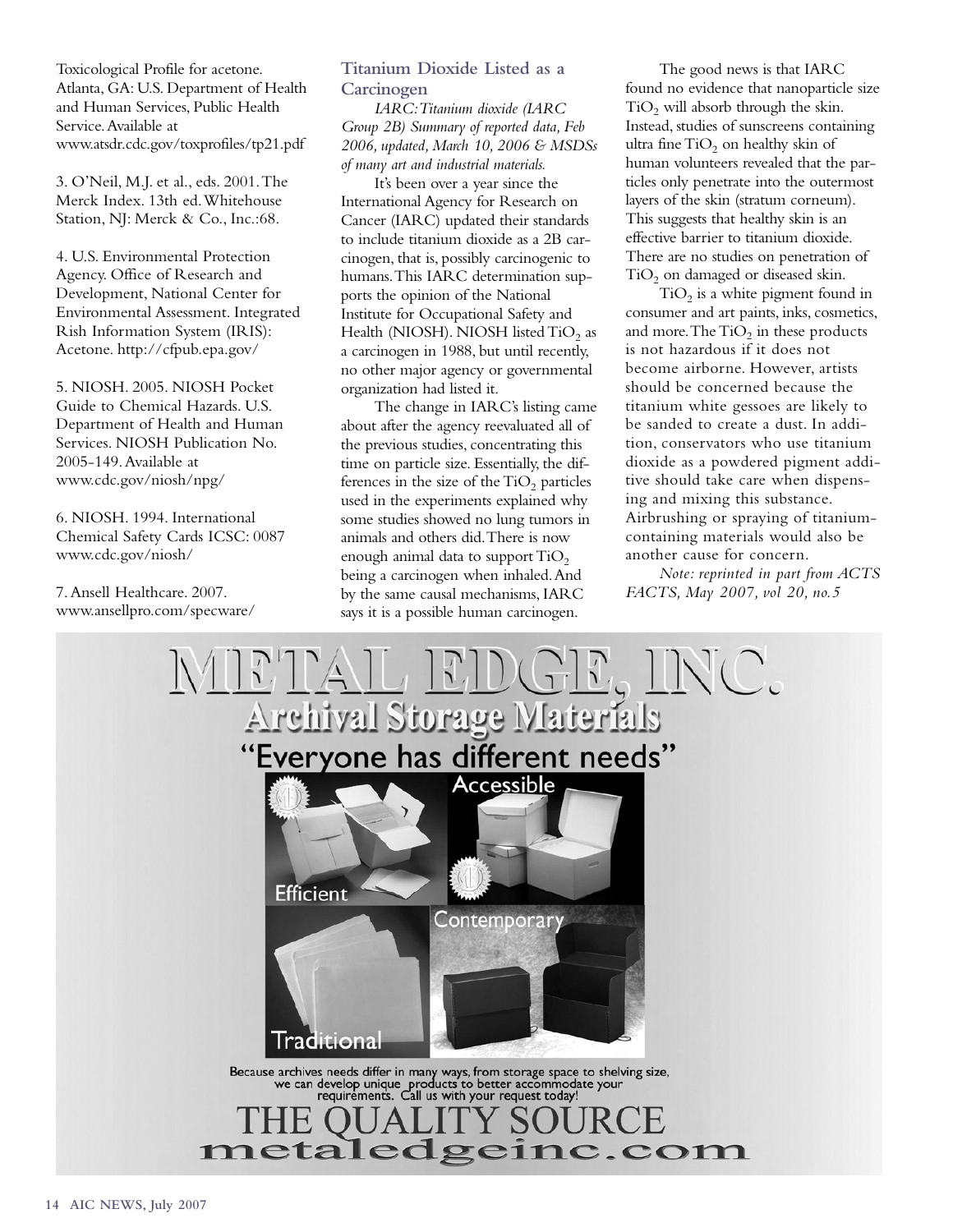

## **Specialty Groups**

*Note: the Architecture and Research and Technical Studies specialty groups did not submit columns for this issue.*



## **book and paper**

**2007 Business Meeting:** For those of you who could not attend the Richmond meeting, a brief summary of the BPG business meeting is below. Once the BPG business meeting minutes have been completed, they will be posted on the website and sent out electronically.The meeting began with approval of last year's business meeting minutes and was followed by committee reports. We heard from the Nominating Committee, the treasurer, the Publications Committee, the Education & Programs Committee, the Certification Task Force, the Library Collections Conservation Discussion Group (LCCDG), the Archives Conservation Discussion Group (ACDG), and the BPG email list moderator. Christine McCarthy has stepped down as co-chair of the LCCDG so Sarah Reidell is now joined by Laura McCann.The new Nominating Committee members are: Elmer Eusman, Jane Smith Stewart, and Jeanne Drewes.The election results were reported in the last newsletter column and other committee information follows below.

The proposed budget for 2008 was presented, discussed, and approved by the membership.The following changes were approved in the budget: BPG's donations to the Stout and Professional Development Funds were increased from \$750 to \$1,000; the executive committee travel budget, unchanged since 1995, was increased from \$1,000 to \$2,000; and a one-time donation was made to the Printed on Paper conference to assist in the publication of the conference proceedings.

Proposed changes to the BPG guidelines, which will allow BPG to utilize electronic voting in the future, were approved. Additionally, a proposal for a pilot electronic voting program for next year's election was approved by the membership.We will hold the 2008 election through AIC using "surveymonkey." It is anticipated that this will save BPG approximately \$650 in printing and mailing costs. Any BPG member with an email address on file with the AIC office will vote electronically. Any BPG member without an email address on file with AIC will receive his or her ballot by mail as usual.

I would like to thank Jennifer Koerner, Alexis Hagadorn, and Chela Metzger one last time for making the Richmond meeting such a great success. BPG would also like to thank Mary Studt who was very generous in giving her time and local information to BPG in the planning of the Richmond meeting.

**Publications Committee:** Please welcome Karen Zukor as the new chair of the Publication Committee; she takes over from Shannon Zachary, who will remain compiler and managing editor of the BPG *Annual*.Thanks to Shannon for wearing several hats at one time for so many years! The Publications Committee is planning on holding a mid-year meeting in November 2007 so please send any issues of concern to Karen ahead of time for discussion.Two new committee members, Scott Homolka and Stephanie Lussier, have formed a task force to explore the future of the *Paper Conservation Catalog*. Feel free to send your thoughts and suggestions to them. BPG sends a huge thank you to volunteers Rebecca

Rushfield and Penley Knipe for their time and efforts in indexing volumes 8 through 13 of the BPG *Annual*. They have graciously agreed to continue their work with volumes 1 through 7.

**Education & Program Committee:** Welcome to Glen Ruzicka as the new chair of the Education & Programs Committee; he is taking over from Dianne van der Reyden.Thanks to Dianne for all her work on this committee over the last several years. Glen has reformed this committee based on the original committee proposal which stipulates the following members: committee chair (Glen Ruzika), BPG program chair (Alexis Hagadorn), LCCDG coordinator(s) (Sarah Reidell & Laura McCann), ACDG coordinator(s) (Susan Peckham & Linda Blaser), and BPG chair (Emily Jacobson). Laura Miller is also on this committee as an "atlarge" BPG member. Since both library and archive conservators are represented by LCCDG and ACDG, we are currently looking for a BPG member who will represent fine art and/or museum conservators. If you are interested in working on this committee please contact Glen Ruzicka.

**2008 Annual Meeting:** BPG is inviting abstracts for papers to be presented at the Annual Meeting in Denver, Colorado on April 21–24, 2008.The two-day BPG program will include a one-day session of formal presentations of twenty-five minutes in length. Papers that address all aspects of the conservation of books, art on paper, and archival materials will be considered. The theme of the conference's general session for 2008 will be creative collaborations between conservators and those in other disciplines; proposed talks reflecting this theme will have particular relevance. Submissions should include the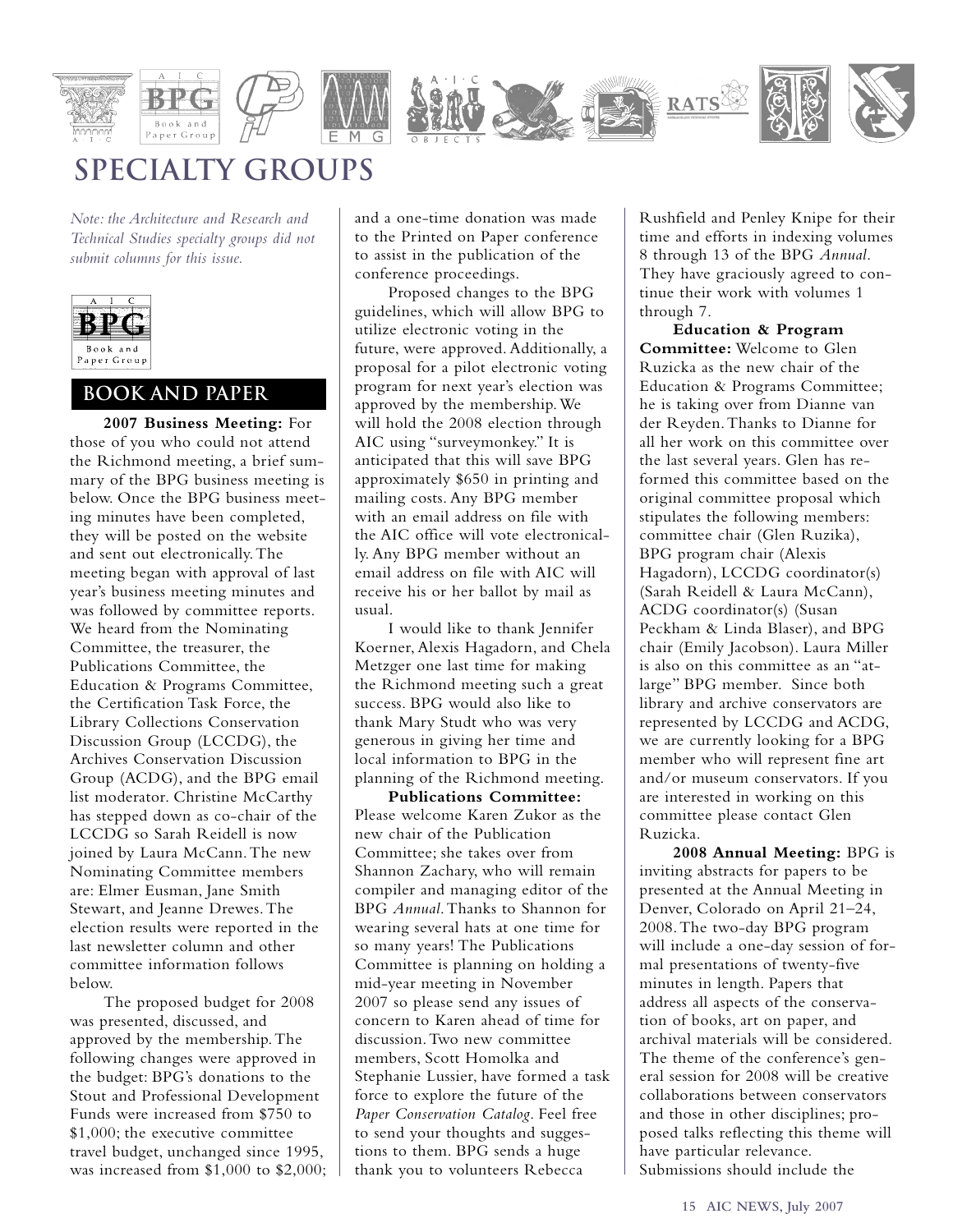

speaker's name, address, email address, a brief biographical note, the title of the presentation, and an abstract of no more than 300 words. Abstracts should be sent by August 7, 2007 to Alexis Hagadorn, program chair, at ah333@columbia.edu.

Finally, our webmaster Bruce Bumbarger has been hard at work to update the functionality of our website.We hope to be able to unveil our new look shortly.

> *—Emily Jacobson, BPG Chair (202) 488-0477 ejacobson@ushmm.org*



## **cipp**

**CIPP Needs You:** It is difficult to identify who is working in private practice either full or part time. If you are reading this, and are not a member of CIPP, it is time to step up, identify yourself, and join when it is time to renew your AIC membership. I don't want to sound too much like an NPR fund drive, but by joining CIPP, you too can have a voice as a member of our profession. The next few years will be critical to our specialty group's development, and it is important to have an active membership that accurately reflects and promotes the needs of CIPP. If everyone in CIPP gets just one other AIC member to join us, we will achieve our membership goals. It doesn't matter if you are in private practice full time or just do occasional jobs on evenings and weekends, we need a group that reflects and advocates for the diversity of our work experiences.

**Welcome new board members:** James Twomey will be serving as vice-chair in 2007-2008, then chair in 2008-2009, D. Katie Powell will be serving as treasurer, and

George Schwartz will be serving as a director. Meghan Thumm Mackey and Paul Garbarini have also agreed to serve on the Nominating Committee. I look forward to working closely with all of you as next year's agenda unfolds. It is gratifying to have qualified people give up some time from their busy lives in private practice and serve on the board.

Special thanks to Jill Whitten for her dynamic leadership as chair last year and clarity of vision for the future of CIPP. She will still be serving CIPP as chair emerita and spearheading the planning for next year's meeting. I know I will need her indepth knowledge of some of the more arcane aspects of this specialty group to complete my service as chair.

**Call for digital images:** We need images of conservators at work and their studio spaces for our section of the AIC website. Please contact Secretary/Webmaster Jan Hessling, hessling@mindspring.com, for image specifications.

**2008 Annual Meeting:** Planning has already begun for next year's annual meeting; hopefully we will be expanding from our usual lunch and dinner meetings to a full day outside the normal meeting dates, filled with sessions that reflect the unique needs of CIPP.This should allow members to participate fully with their other specialty groups as well as CIPP. In the past, scheduling conflicts have often prevented many of us from participating as fully as we would have liked. Please feel free to email me suggestions for topics that you are interested in or feel should be addressed. I would also appreciate information about possible speakers—if you would like to nominate yourself or someone else please let me know.

> *—Jeff Peachey, CIPP Chair (212) 387-7860 peachey@pipeline.com*



## **electronic media**

**2007 Annual Meeting:** The EMG and LCCDG joint session at the 2007 Annual Meeting in Richmond was a great success and was thoroughly enjoyed by those who attended it.With a panel of experts leading the discussion, we brainstormed about issues regarding digitization and digital documentation that participants felt needed to be addressed in greater detail. Using the ideas generated by this discussion, EMG and BPG will develop another half-day joint session in 2008 to explore a selection of these issues through more formal presentations.

**2008 Annual Meeting:** EMG is accepting papers for a half-day session on issues related to digital documentation and/or digitization of collections. Please send an abstract of your talk to Gawain Weaver, EMG program chair, at gawain.weaver@gmail.com.The deadline for submission is August 15, 2007.

**Membership:** Renew your membership in EMG for only \$15. If you are not already a member, consider joining EMG this year.With your membership, you will receive a free EMG optical media pen for labeling CD and DVD discs. Membership dues support EMG-sponsored programs.

> *—Jeffrey Warda, EMG Chair (212) 423-3759 jwarda@guggenheim.org*



## **objects**

Many thanks to Katie Holbrow for her past two years of service to OSG! Her cheerful guidance as OSG chair was key to the success of this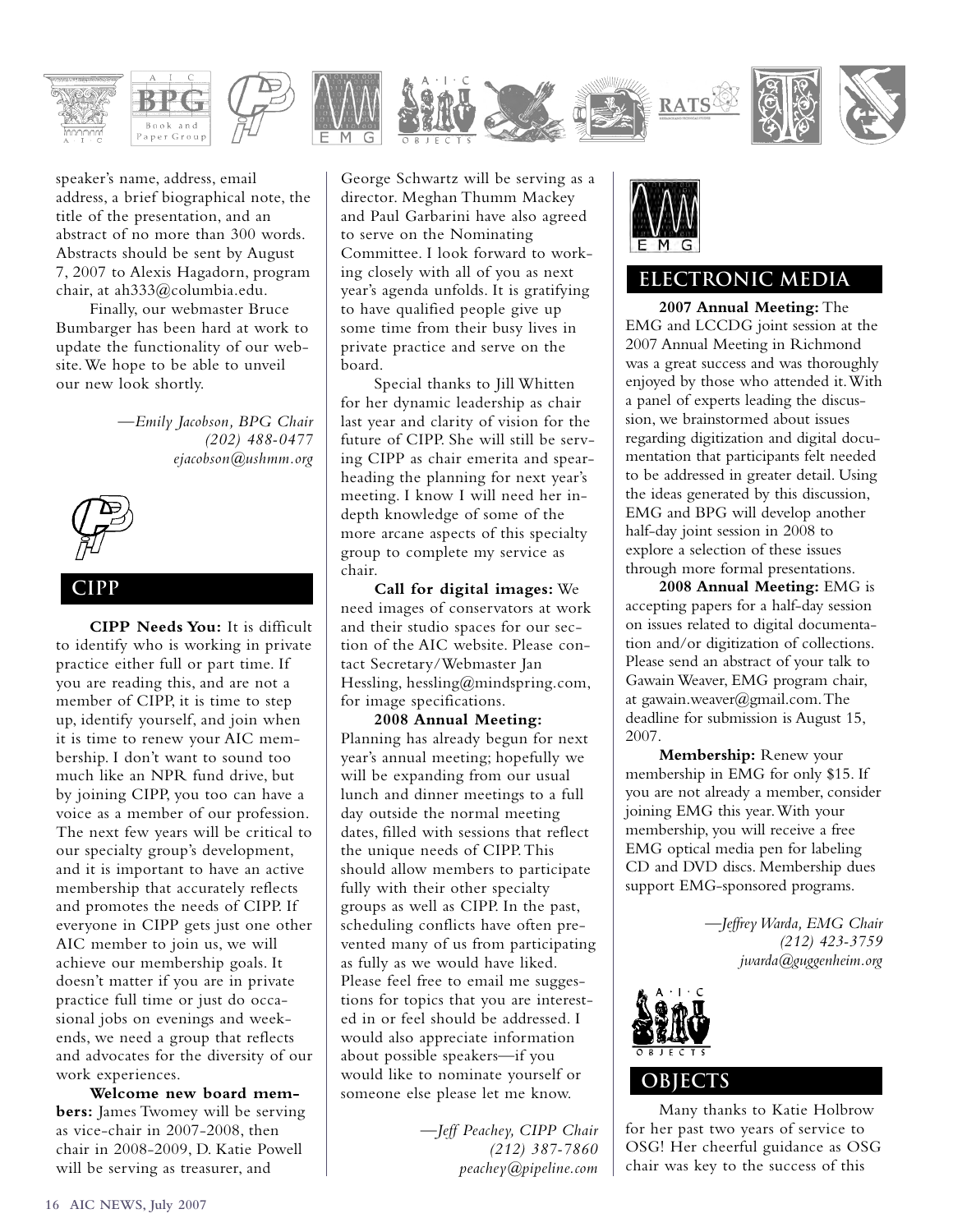

year's OSG program in Richmond. She will continue in an advisory capacity as chair emerita. Katie's big discovery this year was that OSG members will enthusiastically attend the OSG business meeting when it is held in a bar! More than 60 members attended, surely an all-time record.We will try to replicate this in Denver. Jenifer Bosworth also deserves thanks for serving as OSG treasurer this past year.

**OSG Listserv:** Did you know that only about a third of the OSG membership subscribes to the OSG listserv? Are you missing out? There is a whole other dimension to OSG in cyberspace. For example, this past year due to the AIC meeting occurring in April instead of the usual June, the Call for Papers process was necessarily done strictly through the listserv because there wasn't time to get it into the newsletter before the deadline. In addition, last minute changes to the ADG portion of the annual meeting program were sent to listserv members a week prior to the meeting allowing these wise subscribers ten guilt-free extra minutes of sleep that Thursday morning! This is a free service for OSG members, but you must subscribe—it doesn't happen automatically.To subscribe send the message "subscribe osg-L" to majordomo@lists.stanford.edu.

**The ADG:** The Archaeological Discussion Group has decided to draft proposals to help conservators respond in an ethically sound manner when called upon to treat possibly looted objects. Jean Portell and Sanchita Balachandran will spearhead this—contact them with questions or comments.

**2008 Annual Meeting:** The 2008 meeting will be held in Denver, CO in April. Our deadline is September 1, 2007. OSG is embracing the general session theme of Creative Collaborations. Please consider submitting a paper that can address this theme on topics such as: interdisciplinary investigations or

treatments, public/private partnerships, and the junction between art, craft, and science. Cross-pollination between AIC specialty groups is welcome. Of special interest is how to create and negotiate successful collaborations—how do professionals from different institutions or industries get together, formulate, and manage their joint projects—what works and what doesn't?

If you can put together a 20 minute paper on one of those topics or have another idea, please send an abstract of no more than 300 words to the program chair, Howard Wellman, wellmanconservation@comcast.net, or PO Box 938, Owings, MD, 20736. Please include in your heading a list of all authors' full names and job titles, with an asterisk indicating those who will be presenting the material.

If you have a timely, interesting project that is NOT related to our theme, send it anyway! There is always room for good off-topic papers.

> *—Ann Boulton, OSG Chair (410) 396-6334 aboulton@aol.com*



## **paintings**

**2008 Annual Meeting:** The meeting will be in Denver next year, again in mid-April. Please consider giving a paper at the PSG session. It is a rewarding experience, and your colleagues will be most appreciative.The general session theme is Creative Collaborations, but all topics are welcomed. Ideas, abstracts, or inquiries should be directed to Program Chair Noelle Ocon at nocon@ ncmamail.dcr.state.nc.us. Please submit a title and brief abstract to Noelle by September 1, 2007.

**PSG Webpage:** PSG Secretary/Treasurer Christina Milton O'Connell and her team of PSG volunteers have updated the text of the webpage.The new text should be online in the next month or so. Other changes that Christina would like to introduce over time would be links to membership information and the PSG rules of order, PSG publications, tips from the PSG luncheon (available by password to AIC members), and past annual meeting topics. Some of these changes can happen more quickly than others and some will happen in conjunction with the redesign of the AIC website. Christina encourages PSG members to take a look at the impressive OSG and CIPP webpages and to contact her at coconnell@ima-art.org with suggestions of items or links that they would like to see included on our page.

**PSG Catalogs:** First, a correction. In the previous column I wrote that Barbara Buckley and the Barnes Foundation had secured a major anonymous donation to fund the publication of the "Stretchers and Strainers" chapter. In fact, the donors are Dr. and Mrs. Herring, and I would like to offer them a sincere thank you on behalf of all the members of the PSG.

At the PSG business meeting, editorial board director Carol Christensen presented cost break downs for digital versus traditional format publication. Although the "Stretchers and Strainers" chapter will be published in hard copy, the "Inpainting" chapter may be published as a CD given the major cost savings. I myself really like the physicality of a book (and would probably print out a hard copy). However, the advantages of digital formatting include ease of updating as information changes.

The final copies of the popular "Varnish" chapter have been sold.We are discussing reissuing it as a CD.

**PSG Award for Outstanding Contributions to the Field of Paintings Conservation:** At the Rhode Island meeting in 2006, PSG Chair Nica Gutman suggested creat-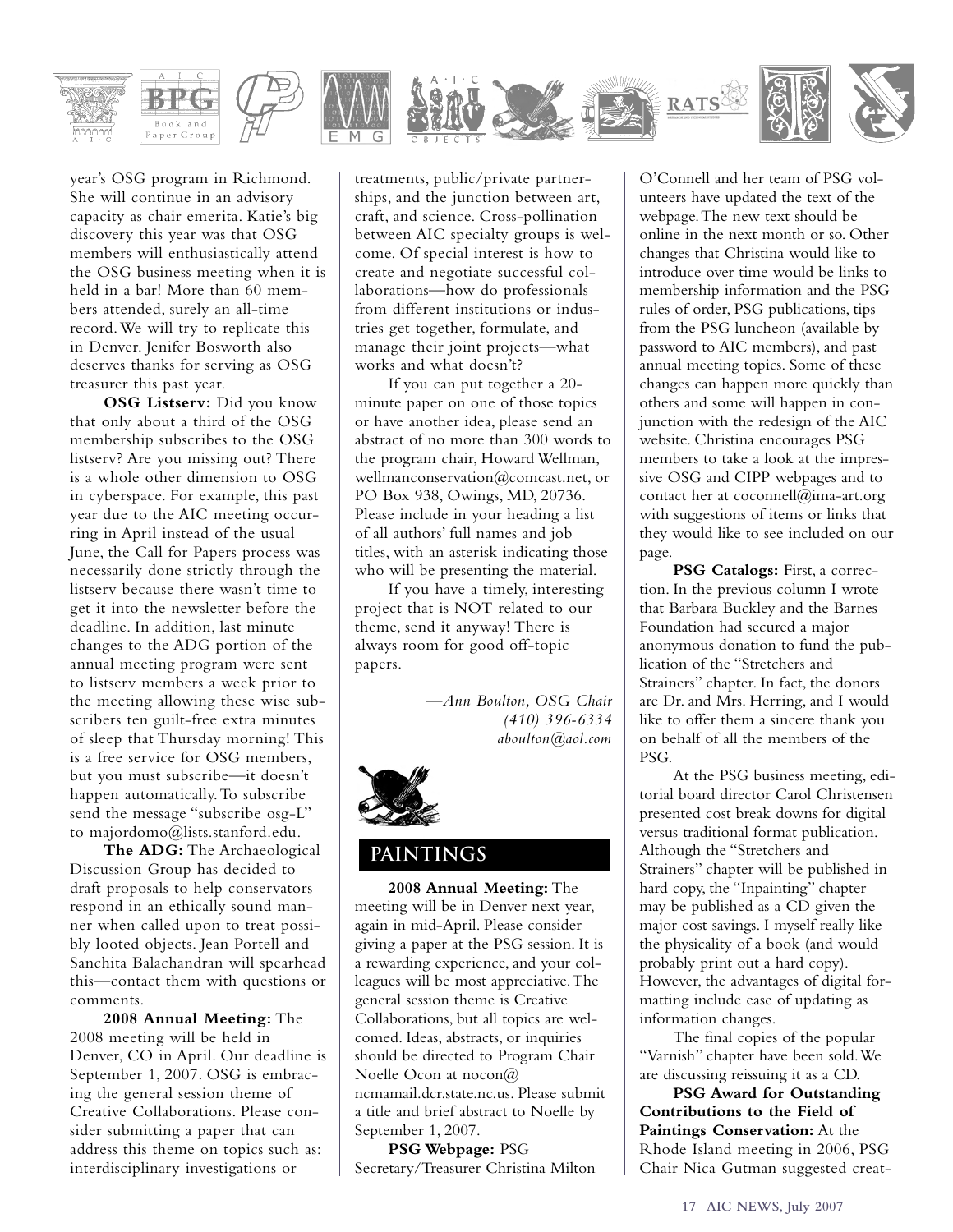

ing an award to be given every two years to a member of PSG to recognize service to the paintings conservation community.This year the PSG officers drafted a proposal that was approved at the business meeting. Because of the depth and breadth of PSG expertise and talent, we wanted to make the criteria very inclusive. And because everyone leads busy lives, we wanted to keep the nomination procedure simple.

Service can be in any number of categories including mentoring, teaching either in an academic setting or more informally through workshops and lectures, paintingsrelated research or publications, service to the PSG, public outreach and advocacy, etc.To nominate someone for the award, you would write a letter of support and obtain letters from two additional sponsors.The selection committee will be made up of the PSG nominating committee and the PSG chair, and the award will include a year's membership to AIC and PSG.

This year the nominating committee will have forms ready for posting on the PSG webpage by the Denver meeting. In Denver any refinements can be presented and approved, and 2008 will be the year to submit nominations.The first award will be given at the 2009 meeting. Questions or suggestions should be directed to Nica Gutman at nmg5@nyu.edu.

Although the award cannot begin to acknowledge all the hard work and dedication of the PSG membership, it is exciting to have a means of recognizing some of the contributions.

**Certification:** As I am sure everyone is aware, the big topic in Richmond (in addition to fakes and forgeries) was certification. PSG Certification Task Force Chair Harriet Irgang presented an update on the work of defining essential competencies and drafting model exam questions.The vote on certification is planned for the end of 2007. Harriet urged everyone to read the proposal and become involved in the online discussion on the AIC website. (The "Position Statement on Certification and Membership" by the Membership Committee and past *AIC News* articles can be found on the certification page of the AIC website.) This year Rikke Foulke will replace Harriet as task force chair. Please direct questions and comments to Rikke at rikkefoulke@verizon.net, and a large thank you to the task force members for all their hard work to date.

> *—Wendy Partridge, PSG Chair (216) 658-8700 wpartridge@ica-artconservation.org*



## **photographic materials**

**Thanks to Outgoing Officers:** As the new chair of PMG, I would like to acknowledge the hard work and dedication of the outgoing officers Marc Harnly, Laura Downey Staneff, and Dana Hemmenway.They have worked very hard representing the PMG on many projects and issues that have come up over the last two years including the *Coatings on Photographs* publication effort, the AIC meetings in Providence and Richmond, and the joint PMG/ICOM-CC Winter Meeting in Rochester.Their hard work has strengthened PMG by increasing our visibility through publications, training, and outreach projects as well as increasing communication and exchange with our colleagues abroad.

I would also like to thank those who have devoted their time to head up committees and are staying on to continue their work.We are privileged to have Stephanie Watkins overseeing the PMG Conservation Catalogue Committee, Brenda Bernier overseeing the Publications Committee, and Stephanie Ogenski as the PMG website coordinator.

I and the other incoming officers look forward to working with all of you in the next two years. Please feel free to contact us as we welcome your suggestions and input.

**Winter Meeting 2007:** The Winter Meeting this year was a great success. Hosted by the George Eastman House and co-sponsored by ICOM-CC, the meeting was a great opportunity for sharing ideas as well as enjoying the photographic riches of Rochester.The papers covered a wide range of topics from analytical research in process identification and treatment of contemporary prints to composite photographic objects, cold storage, and emergency response issues.

A special thank you to all of those who helped make the meeting a success, especially the staff at the George Eastman House and the Rochester Institute of Technology, and of course, Program Chair Laura Downey Staneff.

**Winter Meeting 2009:** The PMG membership voted on the location of the next Winter Meeting while in Rochester. Presentations were given by the National Archives and the National Archives of Canada, the National School for Conservation in Mexico City, and the Center for Creative Photography in Tucson Arizona. It was a close vote but the next Winter Meeting in 2009 will be hosted by the Center for Creative Photography.We look forward to going to Tucson and seeing their new photograph conservation laboratory.

**2007 Annual Meeting:** The annual AIC meeting held in Richmond this year focused on Fakes, Forgeries, and Fabrications. Grant Romer spoke at the PMG luncheon on "Fauxtography" and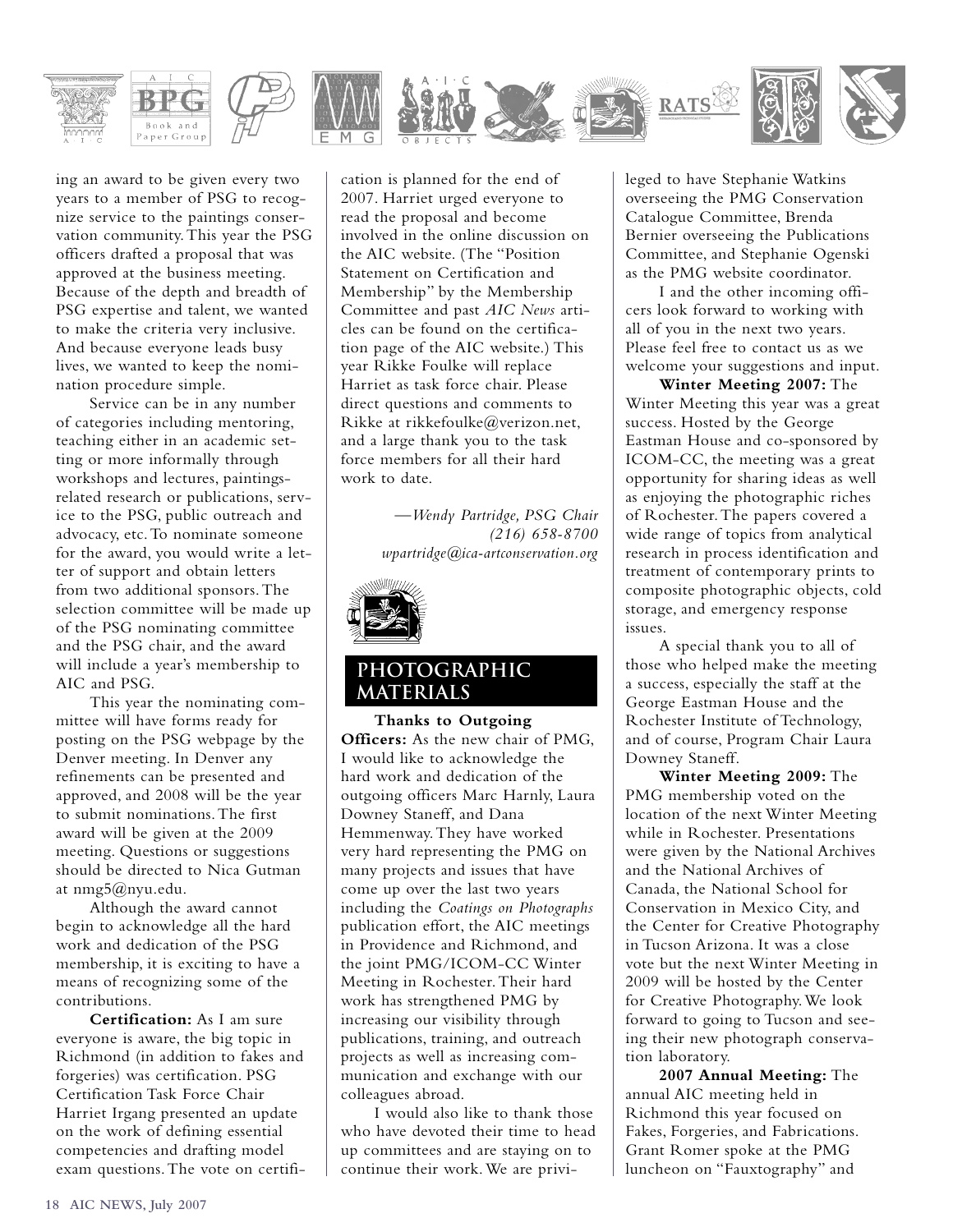

earned rave reviews. As always, Mr. Romer gave a thought-provoking and extremely entertaining talk on the issues of fakery in the world of photography.

**The Photographic Print Process Set:** PMG is pleased to offer advance sales of an important teaching tool:The Photographic Print Process Set.The set consists of five prints from the same 5 x 7 inch negative—one print each made using five different processes, including: Salted Paper Print, Albumen Print, Cyanotype, Gelatin Printed-out Print (glossy), and Gelatin Developed-out Print (matte)

Because they are all produced using the same negative, these prints provide the opportunity to examine general features and compare detailed characteristics of different processes. I encourage you to order now during the advance sales period at the discounted price of \$200 per set. After August 1, 2007 the price increases to \$250.The Sample Set will be shipped in September of 2007.

Please visit the AIC/PMG site to download a copy of an order form at http://aic.stanford.edu/sg/ pmg/index.html.

**Digital Reference Plate:** The PMG board has agreed to fund a project proposed by Dan Kushel, Jiuan-Jiuan Chen, and Luisa Casella to produce a digital reference plate for use in digital photographic documentation.The PMG contribution of \$500 will go towards the production of the plate on a large scale.The precut components will be offered as unassembled kits in four sizes.

This project has been offered to the PMG as a potential revenue source. By paying for the production costs, we gain the rights to sell the kit through the PMG website.We anticipate good sales because we know that the kits will be well-designed and fill a much-needed gap in the field.

PMG would like to thank the above listed authors, the Advanced

Residency Program in Photograph Conservation at the George Eastman House, the Image Permanence Institute, and the Art Conservation Department at Buffalo State College for supporting this project and for bringing it to the attention of the PMG.

> *—Adrienne Lundgren, PMG Chair (202) 707-6736 petitbonheur@gmail.com*



## **textiles**

Ann Frisina did a fabulous job as chair of TSG this past year—she was timely, focused, and organized. She even provided notes from the TSG Business Meeting that she chaired at the AIC meeting in Richmond, so that the following news can be provided:

Vice chair for 2007-2008 is Anne Murray and secretary is Seta Wehbe. Sarah Stevens has agreed to continue on as treasurer. Changing the rules of order so that paper balloting is replaced by online elections was overwhelmingly affirmed. (There are 389 members of TSG eligible to vote!) Another ballot outcome was the approval for board members to be allowed to remit half the cost of registration for the AIC Annual meeting.This is designed to encourage private conservators and unreimbursed museum textile conservators to consider running for TSG offices.The TSG Achievement Award was also approved.An award committee will be appointed by the chair to promulgate the aims of the award and develop policies and procedures. Members of the TSG will send nominations to the committee. More on this in the next newsletter!

If you did not make it to the TSG session in Richmond this year, you missed excellent presentations—but you might have been standing at the

back of the room, too, because they were all very popular! The good news is that the electronic version of the *Postprints* will permit (as I understand it) color illustrations, so it should be quite wonderful too. If you were in Richmond, you realize what a warm and attentive audience textile conservators are, and will hopefully send in your abstract to our program chair, Anne Murray, at Anne\_Murray@msn.com for the 2008 meeting in Denver,April 21–24.The theme is Creative Collaborations—basic to textile conservation! Please send Anne abstracts exemplifying your ingenuity or your patience!

And please let me know of topics or concerns with AIC or TSG that concern you.

> *—Mary Ballard,TSG Chair (301) 238-1210 ballardm@si.edu*



## **wooden artifacts**

**2007 Annual Meeting:** A very special thank you is in order from all of us to Rian Deurenberg for designing, organizing, and orchestrating a stimulating, insightful, and beautiful WAG program in Richmond this year. David Bayne was also honored at the annual meeting with the President's Award for all his work over the years to advance the state of wooden artifact conservation, and for the great success of the French-American Partnership Program. David wishes to personally convey his gratitude to WAG as a whole, and his own thanks are included at the end of this column.

**Postprints:** WAG postprints have been a topic of conversation during the last few years because of delayed publication.The question of resolving the problem was thought-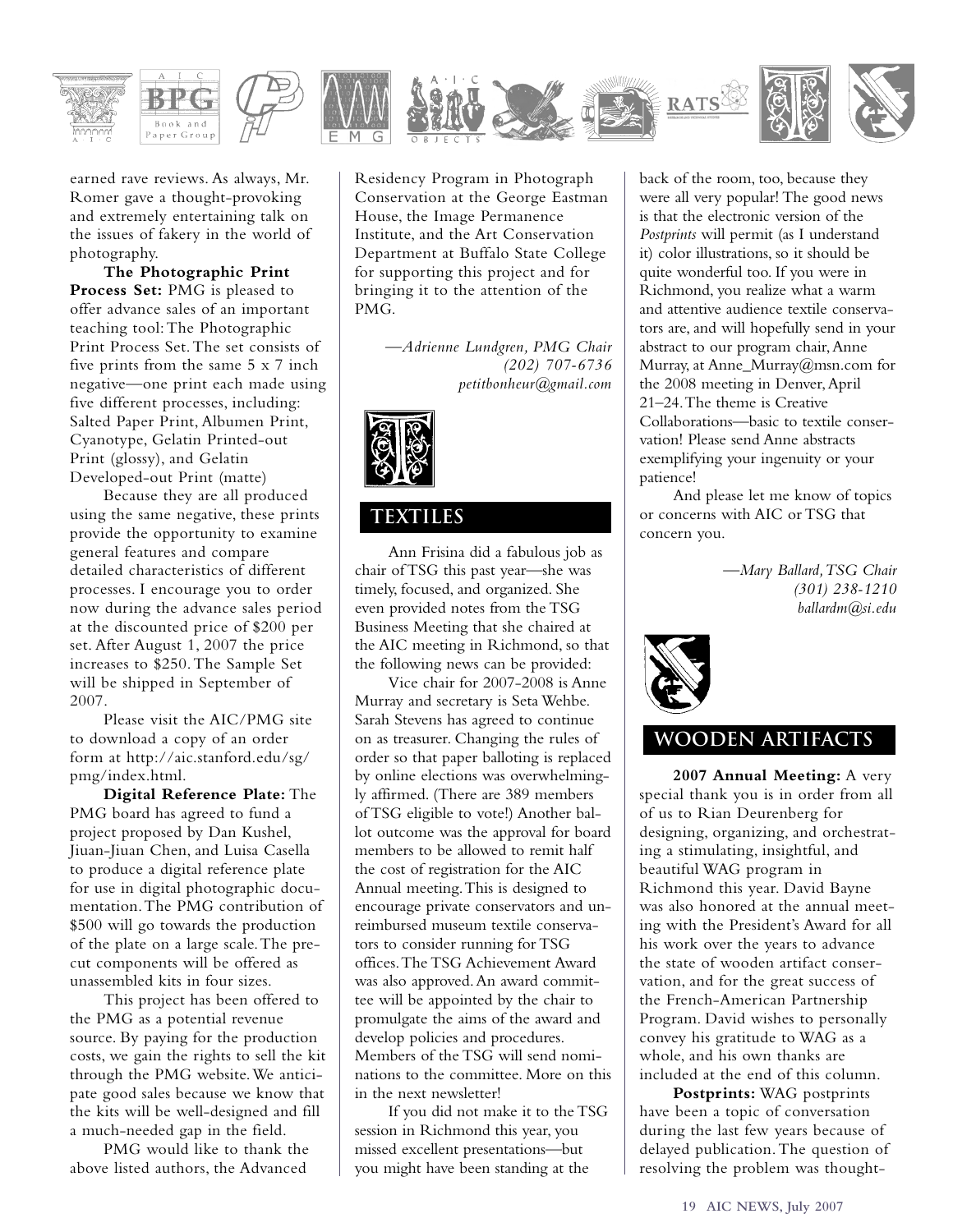

fully explored, and in a 2006 WAG survey we learned that the publication of postprints is an important benefit to our membership. I want to assure all of our members that we have heard you, and made efforts over the past year to put in place a more formalized submission schedule.We are making an effort to catch up with our obligation to this benefit for our membership. I'm happy to report that the 2005 postprints will appear soon and the 2006 postprints are now in the queue.The 2007 postprint articles are being submitted on a new, more regular timeline and we will continue to pursue a more even distribution schedule.

**Business Meeting:** The business meeting in Richmond was wellorganized, lively, and well-attended. Members voted to approve two changes to the WAG Rules of Order. The first change is to Section V, allowing the option of online voting for offices prior to the annual meeting.This does not make online voting mandatory, but it does give WAG the option and ability to make the transition of officers a more efficient process. Prior selection of incoming officers would allow new officers more of an orientation opportunity with the AIC staff and fellow specialty group officers, which would be valuable by enabling them to attend AIC Specialty Group meetings at the annual meeting as incoming officers.

**Special Projects Fund:** WAG is also very fortunate to have approximately \$29,000 in funds generated by the Gilded Wood conference in 1988 and the Painted Wood conference in 1994.The second change that was approved to WAG Rules of Order, Section VI, accommodates the formation of a special committee to administer these funds, which WAG has generated from past activities. For accounting purposes, the funds are being transferred from the FAIC account to WAG's reserve fund.

Guidelines and a committee structure were accepted for a Special Projects Fund to disburse funding in the most responsible way, and funds will be available to WAG members for projects that benefit the group. The committee will consider proposals from WAG members as "seed money" to start up or "bridge money" to continue projects that are beneficial to the WAG group as a whole, in accordance with WAG's statement of purpose.The Special Projects Funds are not expected to be the sole source of funding for any project, but to provide the difference that makes WAG initiatives possible.

Some examples of attractive projects the committee anticipates include organizational funding for a study trip for WAG members; organizing a lecture, workshop, or conference for WAG members; and disseminating information of value to WAG members in the form of a publication, DVD, online event, website, or other media.

Thinking creatively, a group of interested WAG members have formed a committee to develop plans for a mid-career education program focusing on Italian furniture, which has been greatly inspired along the lines of the highly successful Furniture in France model! More details on all of these initiatives will be forthcoming in the months ahead.

Please visit the WAG website for valuable new content, including a paper on the development of wood screws in North America, and a new Digital Bookshelf.

**Call for Papers:** Abstracts for papers are now being accepted for next year's WAG session at the AIC Meeting in Denver, Colorado from April 21-24, 2008.The theme for the conference is "Creative Collaborations." I encourage everyone to submit abstracts related to the theme, but papers on other topics are welcome as well. A tip session will be scheduled if a sufficient number

of people are willing to share their experiences. Leads on possible speakers other than yourself are appreciated too. Submit to Tom Heller at tlh@artconservationstudio.com.

### **And most important, from our 2007 AIC President's Award recipient, David Bayne:**

As many of you know, I received the President's Award for 2007. I am flattered to have it hanging on my wall and at the same time I recognize that whatever the circumstances behind the honor, it really belongs to all of WAG.Without your support, encouragement, and involvement we would not have been able to do much of anything.Thank you all for responding to my phone calls and emails and making something happen. It has been a wonderful experience. As I said in Richmond, "If you don't do things with your friends, you will not have friends to do things with!" So please stay involved and respond when the next idea comes floating your way.WAG is a great group to work with.

*—Peter L. Muldoon,WAG Chair (202) 633-5167 muldoonp@si.edu*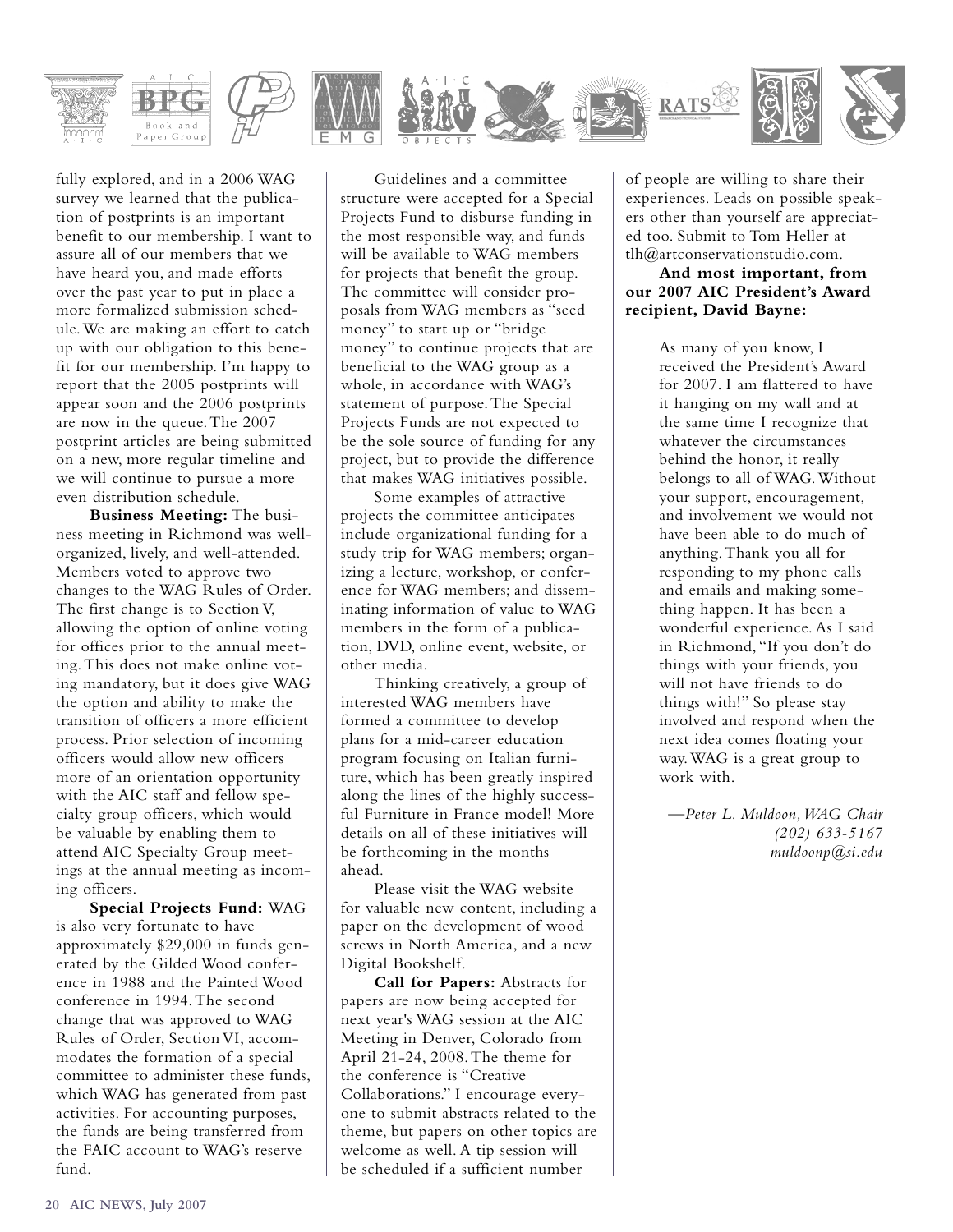**This section of the newsletter is available in an online format at http://aic.stanford.edu/education/ workshops/other.html. Pending reader feedback from a recent email survey, the CCS column will no longer be included in the printed newsletter, and the online version will include more detailed information about each listing.To share your thoughts on this proposed change, please email Sloan Carroll at scarroll@aic-faic.org.**

## **CALL FOR PAPERS**

September 15–17, 2007.Western Association for Art Conservation (WAAC) Annual Meeting. Papers from all specialties/themes are welcomes; one day will be focused on issues related to museum expansion. Denver, CO— Contact: Camilla Van Vooren, camilla@wccfa.com or (303) 573-1973

April 21–24, 2008."Creative Collaborations." 36th Annual Meeting of the American Institute for Conservation of Historic and Artistic Works. Deadline for general session submissions is July 20. Denver, CO—Contact: Sloan Carroll, scarroll@aic-faic.org

May 25–30, 2008."Non-destructive Testing, Microanalysis and Preservation in the Conservation of Cultural and Environmental Heritage." ISAS International Seminars. Deadline for submission of abstracts is September 30. Jerusalem, Israel—Contact: +972-2- 6520574; meetings@isas.co.il; www.isas.co.il/art2008

September 15–18, 2008. IIC Congress 2008: Conservation and Access. Draft manuscripts due by September 30, 2007. London, UK. www.iiconservation.org

September 24–27, 2008."Textiles as Cultural Expressions."The Eleventh

Biennial Symposium of the Textile Society of America. Deadline for submissions is October 1. Honolulu, HI—Contact:Tom Klobe, University of Hawaii, Department of Art & Art History, 2535 McCarthy Mall, Honolulu, HI 96822; or Janice Lessman-Moss, jlessman@kent.edu; www.textilesociety.org

## **GENERAL**

August 19–24. Historic Painting Techniques in Oil:The Confrontation between Rembrandt and Rubens,The Amsterdam-Maastricht Summer University Amsterdam, the Netherlands—Contact: www.amsu.edu

August 20–24. ICOM 21st General Conference: Museums and Universal Heritage.Vienna,Austria—Contact: armine.wehdorn@oenb.co.at

September 5–8."Relevance=The Bottom Line."AASLH 2007 Annual Meeting.Atlanta, GA—Contact: (615) 320-3203; www.aaslh.org

September 6–7."Preservation, Conservation, Digitization, Scholarship and Public Access."The Parker Library at Corpus Christi College. Cambridge, UK—Contact: Christopher de Hamel, +01223 339994; cd281@cam.ac.uk; www.corpus.cam.ac.uk/parker/

September 12–14."Art Conservation and Authenticities: Material, Concept and Context." University of Glasgow. Glasgow, Scotland—Contact: Erma Hermens, +44 141 330 3943; e.hermens@arthist.arts.arts.gla.ac.uk; www.arthist.arts.gla.ac.uk

September 17–21. XIth IADA Congress: 50th Anniversary of the International Association of Book and Paper Conservators (IADA).Vienna,Austria— Contact: birgit.reissland@icn.nl

September 24–28."Preserving Aboriginal Heritage:Technical and Traditional Approaches."The Canadian Conservation Institute's (CCI) 2007 Symposium. Ottawa, Canada—Contact: Carole Dignard, (613) 998-3721, ext.151; carole\_dignard@pch.gc.ca

September 26–29. International Conference,"Directions in Preventive Conservation." Romanian Ministry of Culture and Religious Affairs and Training Centre for Conservators and Restorers (CePCoR) of ASTRA Museum.

Sibiu, Romania—Contact: Marta Guttmann, +40 269 218195/121; marta.guttmann@muzeulastra.ro

September 27–29.The Best in Heritage 2007, with Dubrovnik Global Heritage Forum. Under the patronage of ICOM, UNESCO (ROSTE), Europa Nostra, ICOMOS, ICCROM, and City of Dubrovnik. Dubrovnik, Croatia— Contact: (011) +385 1 455 04 24; info@thebestinheritage.com

September 27–29. Fourth Forbes Symposium on Scientific Research in the Field of Asian Art. Smithsonian Institution.Washington, DC—Contact: dcsr@asia.si.edu; www.asia.si.edu

October 8–10."Coastal Settlements, Culture and Conservation in the Mediterranean Basin." 2nd International Gazimagusa Symposium 2007. North Cyprus,Turkey—Contact: (011) +90 392 630 2242; medi3ology@emu.edu.tr; www.emu.edu.tr/medi3ology2

October 10–13.The Pioneer America Society:Association for the Preservation of Artifacts & Landscapes Conference. Hagerstown, Maryland—Contact: Paula Reed, (301) 739-2070; www.pioneeramerica.org

October 15–19.Workshop on the Care and Treatment of Portrait Miniatures. Library and Archives Canada, Portrait Gallery of Canada, Canadian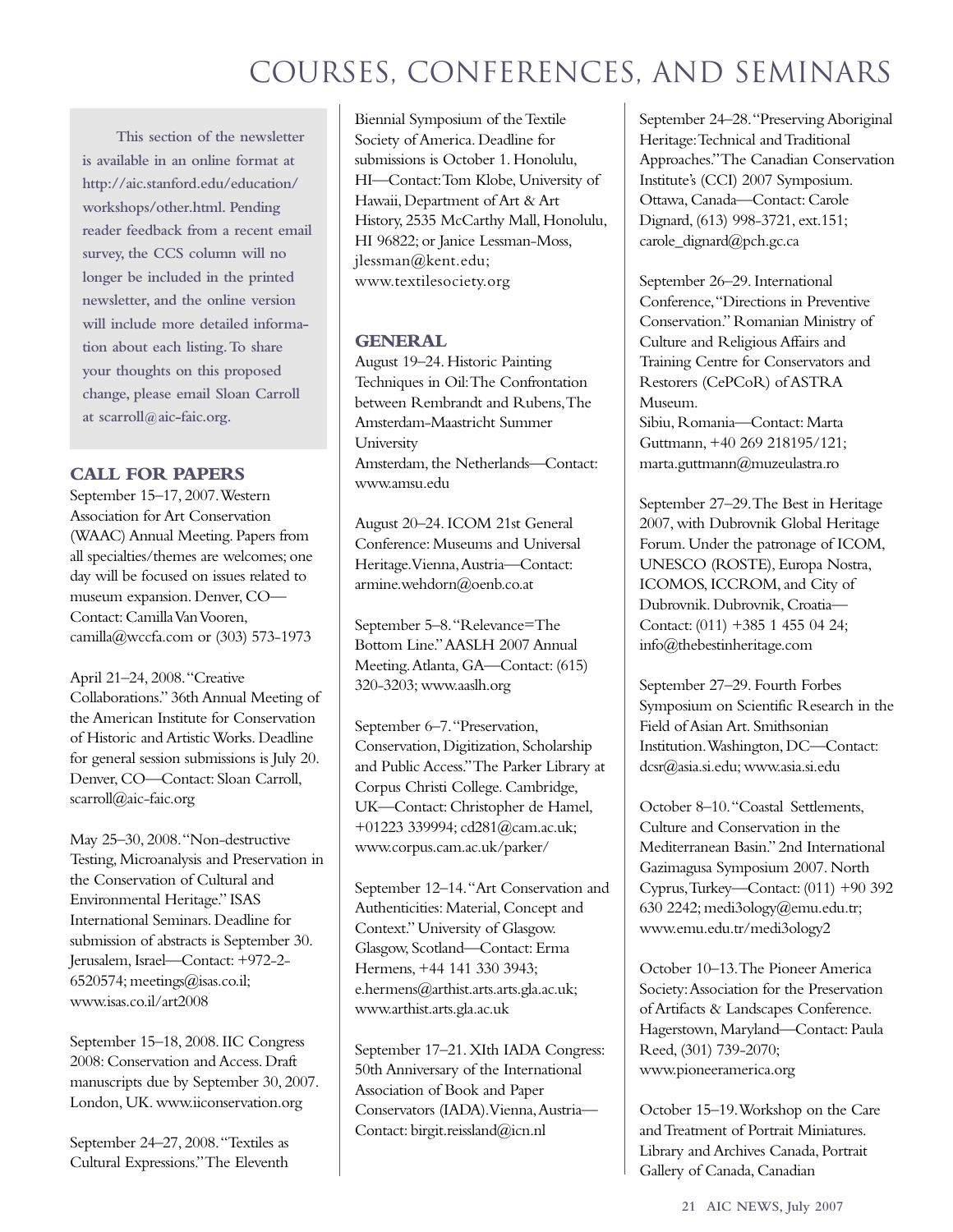## **AIC COURSES**

*The following are courses offered by AIC throughout the year. For more information, contact Eric Pourchot, Professional Development Director, at (202) 452-9545 ext. 12; Fax: (202) 452-9328; epourchot@aic-faic.org. Registration forms and more information are available at www.aic-faic.org.*

June 21–July 18."Mitigating Risk: Contracts and Insurance for Conservation."AIC Online Course

July 9–13."Adhesives for Conservation." Funded by a grant from NEH. Special scholarships available. In collaboration with the Conservation Center of the Institute of Fine Arts, NYU. New York, NY

July 23–27."The Chemical Microscopy of Art and Artifacts." Presented by The Conservation Center, Institute of Fine Arts, NYU, with support from AIC. New York—Contact:Anuja Butala; (212) 992-5888; anuja.butala@nyu.edu

August 2–29."Professional Responsibilities for Conservation."

AIC Online course on ethics and related issues. A fourweek, web-based, instructor-led course. Created with grant support from The Getty Foundation.

August 6–10."Conservation of Stained Glass." Presented by The Conservation Center, Institute of Fine Arts, NYU, with support from AIC.

NewYork—Contact:Anuja Butala; (212) 992-5888; anuja.butala@nyu.edu

Northumbria with support from the Print Council of America. Newcastle Upon Tyne, England—Contact:

www.northumbria.ac.uk/pop

October 1–4."Mastering Inpainting." Presented by the Campbell Center for Historic Preservation Studies, with support from AIC. Mount Carroll, IL—Contact: (815) 244-1173; registrations@campbellcenter.org

October 15–19."AIC Collections Emergency Response Training." Funded by a grant from the Institute of Museum and Library Services. In collaboration with the National Park Service Harpers Ferry Conservation. Charleston,WV

October 17–20."Modern Drawing and Painting Media." Funded by a grant from NEH. Special scholarships available. In collaboration with the AIC Book and Paper Group and the Morgan Library, NewYork, NY

November 12–16."AIC Collections Emergency Response Training." Funded by a grant from the Institute of Museum and Library Services. In collaboration with Seattle Art Museum. Seattle,WA

September 5–7."Printed on Paper:The Techniques, History and Conservation of Printed Media."The conference is co-sponsored by AIC and the University of

Conservation Institute and Queen's University. Gatineau, QC—Contact: Maria Bedynski, (819) 997-6685; maria.bedynski@lac-bac.gc.ca; www.collectionscanada.ca

October 17–19."Contemporary Collections."Australian Institute for the Conservation of Cultural Material (AICCM). Brisbane, Queensland, Australia—Contact: Davina Bonner, davina.bonner@qm.qld.gov.au;

November 1–3. From Gray Areas to Green Areas: Developing Sustainable Practices in Preservation Environments. Austin,TX—Contact: www.ischool.utexas.edu/kilgarlin/gaga

November 19–23. Museum Microclimates Conference. Co-organized by the National Museum of Denmark, ICOM-CC and Conservation Centre Vejle. Copenhagen—Contact: musmic@natmus.dk; www.natmus.dk/microclimates

January 2008. Modern Materials.The Getty Institute. Los Angeles, CA— Contact: modernmaterials@getty.edu

May 27–30, 2008.IPH Congress 2008. Stockholm, Sweden—Contact: Jan-Erik Levlin, jan-erik.levlin@iki.fi

September 15–19, 2008."Conservation and Access."The 22nd International Institute for Conservation of Historic and Artistic Works (IIC) International Congress. London, UK—Contact: +44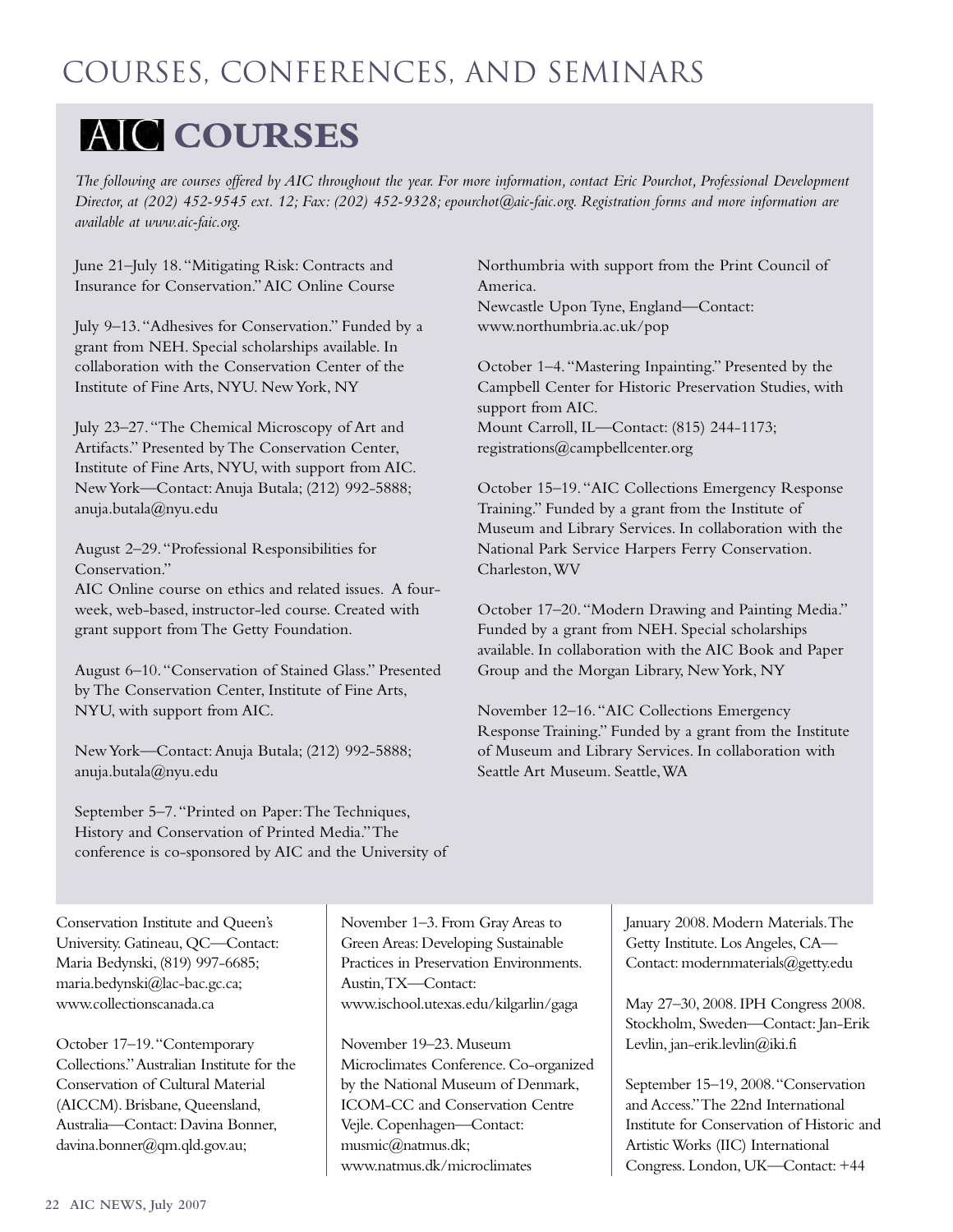(0)20 7839 5975; iic@iiconservation.org

September 22–26, 2008."Diversity in Heritage Conservation:Tradition, Innovation and Participation." ICOM-CC 15th Triennial Meeting. New Delhi, India—Contact: + 39 06 58 55 34 10; secretariat@icom-cc.org

## **ARCHITECTURE**

September 12–October 12.Architectural Records, Inventories and Information Systems for Conservation–ARIS07. ICCROM. Rome, Italy—Contact: aris07course@iccrom.org; www.iccrom.org

January 17–19, 2008.Third International Architectural Paint Research Conference. Hosted by the Historic Preservation Department in the School of Architecture at Columbia University. New York, NY—Contact: Mary Jablonski, maj152@columbia.edu; www.aprconference.us

February 1–5, 2008.Terra 2008, 10th International Conference on the Study and Conservation of Earthen Architectural Heritage.The Getty Conservation Institute and the Ministry of Culture of Mali. Bamako, Mali—Contact: Kathleen Louw, (310) 440-6216; klouw@getty.edu; www.getty.edu/conservation/field\_projects

## **BOOK AND PAPER**

September 5–7."Printed on Paper:The Techniques, History and Conservation of Printed Media."The conference is cosponsored by AIC and the University of Northumbria with support from the Print Council of America. Newcastle Upon Tyne, England—Contact: www.northumbria.ac.uk/pop

November 26–30. Symposium on the Care and Conservation of Middle Eastern Manuscripts. University of Melbourne VIC. Melbourne VIC,Australia—Contact: Louise Wilson,

louise.wilson@unimelb.edu.au

February 18–21, 2008. International Conference on,"Conservation of Paper Manuscripts and Documents." New Delhi, India—Contact: +91 09868936158; www.namami.org

## **ELECTRONIC MEDIA**

August 6–31. SOIMA 2007: Safeguarding Sound and Image Collections. Rio de Janeiro, Belo Horizonte, and Sao Paulo, Brazil—Contact: www.iccrom.org

October 24–25."A Race Against Time: Preserving Our Audiovisual Media" Presented by the Conservation Center for Art and Historic Artifacts (CCAHA) and cosponsored by PALINET. Cleveland, OH—Contact: CCAHA, (215) 545.0613; ccaha@ccaha.org; www.ccaha.org

## **OBJECTS**

September 6–9."Decorated Surfaces on Ancient Egyptian Objects:Technology, Deterioration and Conservation." ICON Archaeology Group and the Fitzwilliam Museum, Cambridge. Cambridge, UK— Contact: Julie Dawson, jd110@cam.ac.uk; www.icon.org.uk

September 10–15.WOAM 07: ICOM-CC Wet Archaeological Organic Materials Working Group Meeting. Amsterdam, the Netherlands—Contact: h.huisman@archi.nl; www.woam2007.nl

September 11–14."Big Stuff 2007" discussion on "monument appropriate" preservation strategies and interaction with large industrial objects and infrastructure. Dortmund, Germany— Contact: BigStuff07@bergbaumuseum.de

September 24–26."Plaster Casts: Making, Collecting and Displaying from Classical Antiquity to the Present." Oxford, UK— Contact: www.plastercasts.org

February 21–22, 2008."Holding it All Together:Ancient and Modern Approaches to Joining, Repair and Consolidation."The British Museum. London, UK—Contact: science@thebritishmuseumac.uk

## **PAINTINGS**

September 5–7. Structural Problem Solving for Paintings on Canvas: Thinking It Through, with Vishwa Raj Mehra and Matteo Rossi Doria. Presented by West Lake Conservators Ltd. Skaneateles, NY—Contact: (315) 685-534, www.westlakeconservators.com

## **RESEARCH AND TECHNICAL STUDIES**

September 10–15.Third Mass Spectrometry and Chromatography Users' Group (MaSC) Workshop and Meeting. Philadelphia Museum of Art, Winterthur Museum and Country Estate, and Agilent Technologies. Philadelphia, PA,Winterthur, DE, and Little Falls, DE-Contact: Ken Sutherland, masc07@philamuseum.org; www.mascgroup.org

## **TEXTILES**

November 6–10. 6th North American Textile Conservation Conference (NATCC),"Facing Impermanence." Washington, DC—Contact: Suzanne Thomassen-Krauss, sstk@cox.net; www.textilemuseum.org

## **COURSE OFFERINGS**

The American Academy of Bookbinding Courses Contact: (970) 728-3886; staff@ahhaa.org; www.ahhaa.org

American Association for State and Local **History** 

Collections Camp: Military History (July 25–27); Digitizing Historic Collections (August 1–3).Varied locations—Contact: (615) 320-3203; www.aaslh.org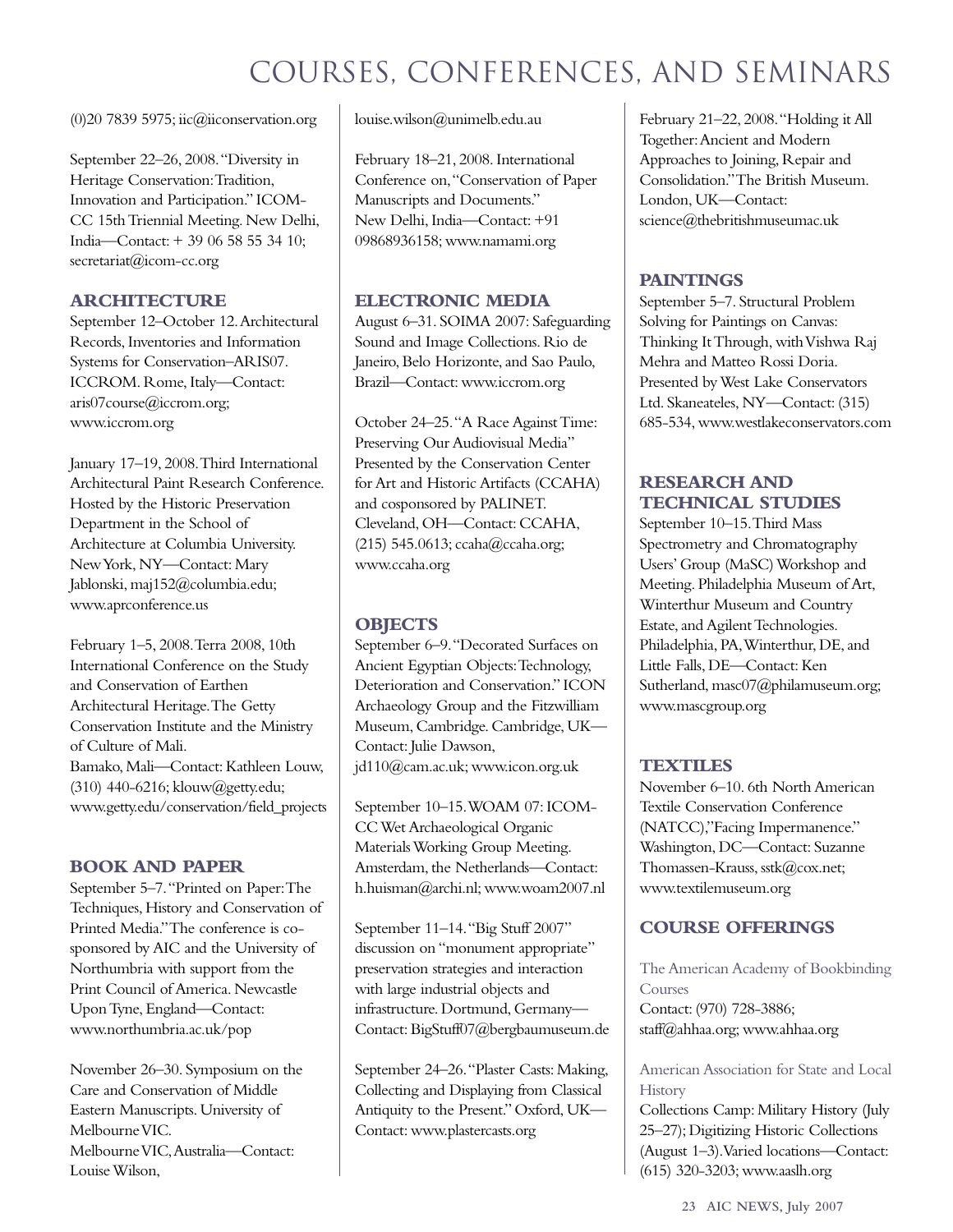## The Amsterdam Maastricht Summer University

Amsterdam, the Netherlands—Contact: +31 20 620 02 25; Fax: +31 20 624 93 68; office@amsu.edu;www.amsu.edu

## Balaam Art Courses

Barcelona, Spain—Contact: Balaam, Mireia Xarrii, C. Escoles Pies 76, Pral 1, Barcelona 08017, Spain; +34 93 4171347; info@balaam-art.com; www.balaam-art.com

### Campbell Center for Historic Preservation Studies

Flat Plaster (July 23–25); Deacidification of Paper (July 23–25); Ornamental Plaster (July 26–28); Funding Collections Care: A Grant Writing Workshop (July 26–28); Gilding III (July 27–30); Photographic Collections I, Care of (Aug 6–8); Plastics I, Preservation of (Aug 6–8); Plastics II, Preservation of (Aug 9–11); Computer Software for Collections Management (Aug 9–11); Photographic Collections III, Care of (Aug 9–11); Paper Artifacts, Care of (Aug 13–16); Collection Management in Storage (Aug 13–17); Textiles I, Care of (Aug 21–24); Gilding II (Aug 24–27);Textiles II, Care of (Aug 27–29); Matting,Advanced for Exhibition & Decorative Mounts (Sept. 17–21); Material Pathology: Metal and Metal Alloy (Sept 25–28); Building Pathology: Horizontal Closure (Oct 1–4); Mastering Inpainting (Oct 1–4); Spot Testing (Oct 1–5); Book Collections Maintenance & Repair (Oct 8–11). Mt. Carroll, IL— Contact: Campbell Center; (815) 244- 1173; Fax: (815) 244-1619; registrations@campbellcenter.org; www.campbellcenter.org

## Canadian Conservation Institute (CCI)

Les Normes en Conservation (Fall 2007); Modern Information Carriers (TBD); Care of Archival Materials (TBD); Eradication of Pests (TBD). Canada— Contact: cci-icc\_edu@pch.gc.ca; 1-866- 998-3721; www.cci-icc.gc.ca

## Centre for Photographic Conservation Courses

In-House Training Course and Lecture Programs. UK—Contact:Angela Moor, +44 020–8690 3678; Fax: +44 020–8314 1940; www.cpc.moor.dial.pipex.com; cphotoconservation@cpc-moor.com

## Centro del Bel Libro

Ascona, Switzerland—Contact: info@cblascona.ch; www.cbl-ascona.ch

## College of Microscopy

Microscopical Identification of Pigments for Art Conservators (Sept 10–14); Scanning Electron Microscopy (Oct 15–19); Microscopic Particle Handling (Oct 1–5); Infrared Microscopy (May 1–3, Nov 6–8); Raman Microscopy (Oct 2–4); COM100 Polarized Light and Chemical Microscopy (Nov 5–9). Westmont, IL—Contact: (630) 887-7100; courses@collegeofmicroscopy.com; www.collegeofmicroscopy.com

## Conservation Center for Art and Historic Artifacts (CCAHA)

Matting and Framing:Techniques for Preservation (Sept 19); Caring for Three-Dimensional Objects (Oct 17); Housekeeping Basics for Historic Interiors (Nov 12). Philadelphia, PA— Contact: (215) 545-0613; www.ccaha.org

Conservation Center, Institute of Fine Arts, New York University Contact:Anuja Butala, (212) 992-5888; ab153@nyu.edu; or Shelley Sass, sks3@nyu.edu

Heritage Conservation Network Preservation Work at the Kornthal Parsonage (July 15–28, Illinois); Saving the Stark House (Sept 23–Oct 6, Ontario). Contact: (303) 444-0128; info@heritageconservation.net; www.heritageconservation.net

The Historic Preservation Institute: Summer Program in Italy Contact: Lisa Muccigrosso, lisa.mucci@gmail.com; www.sangeministudies.info

Illinois Digitization Institute at the University of Illinois Library at Urbana-Champaign, Online Courses Contact:Amy Maroso, maroso@uiuc.edu; http://images.library.uiuc.edu/projects/idi

## International Centre for the Study of the Preservation and Restoration of Cultural Property (ICCROM)

Safeguarding Sound and Image Collections (Aug 6–31);Architectural Records, Inventories and Information Systems for Conservation ARIS07 (Sept 12–Oct 12). Contact: ICCROM, +39 06 585531; iccrom@iccrom.org

## International Academic Projects

Chemistry for Conservators (by correspondence, 4 months starting January 1st, March 1st, Sept 1st); Mounting Museum Objects for Exhibition (July 17–19); New Methods of Cleaning Painted Surfaces (July 16–20); Preservation of Medieval Books (July/Aug, Italy); Contact: James Black, International Academic Projects, 6 Fitzroy Square, London W1T 5HJ, UK; +44 207 380 0800; info@acadmicprojects.co.uk;

## The Laboratory Safety Institute Seminars and Workshops

Nationwide—Contact: LSI, (800) 647- 1977; labsafe@aol.com; www.labsafety.org

Lascaris Conservation of Works of Art Halkida, Evia Island, Greece—Contact: Mihail Larentzakis-Lascaris, Iatridou and Avanton 27, P.O. Box 19172, 34100 Chalkida, Greece;Tel/Fax: +30/22210/21981; m\_lascaris@yahoo.gr; www.laskarisml.gr

## McCrone Research Institute

The Chemical Microscopy of Art and Artifacts (July 23–27, New York); Polarized Light and Forensic Microscopy (Aug 13–17, Oct 15–19, Dec 3–7); Paint Microscopy (Aug 6–10); Raman Microscopy (Aug 13–15); Microchemical Methods (Oct 1–5); Practical Infrared Microspectroscopy-FTIR (Dec 10–14). Contact: Lauren Newbrough (312) 842- 7100; registrar@mcri.org; www.mcri.org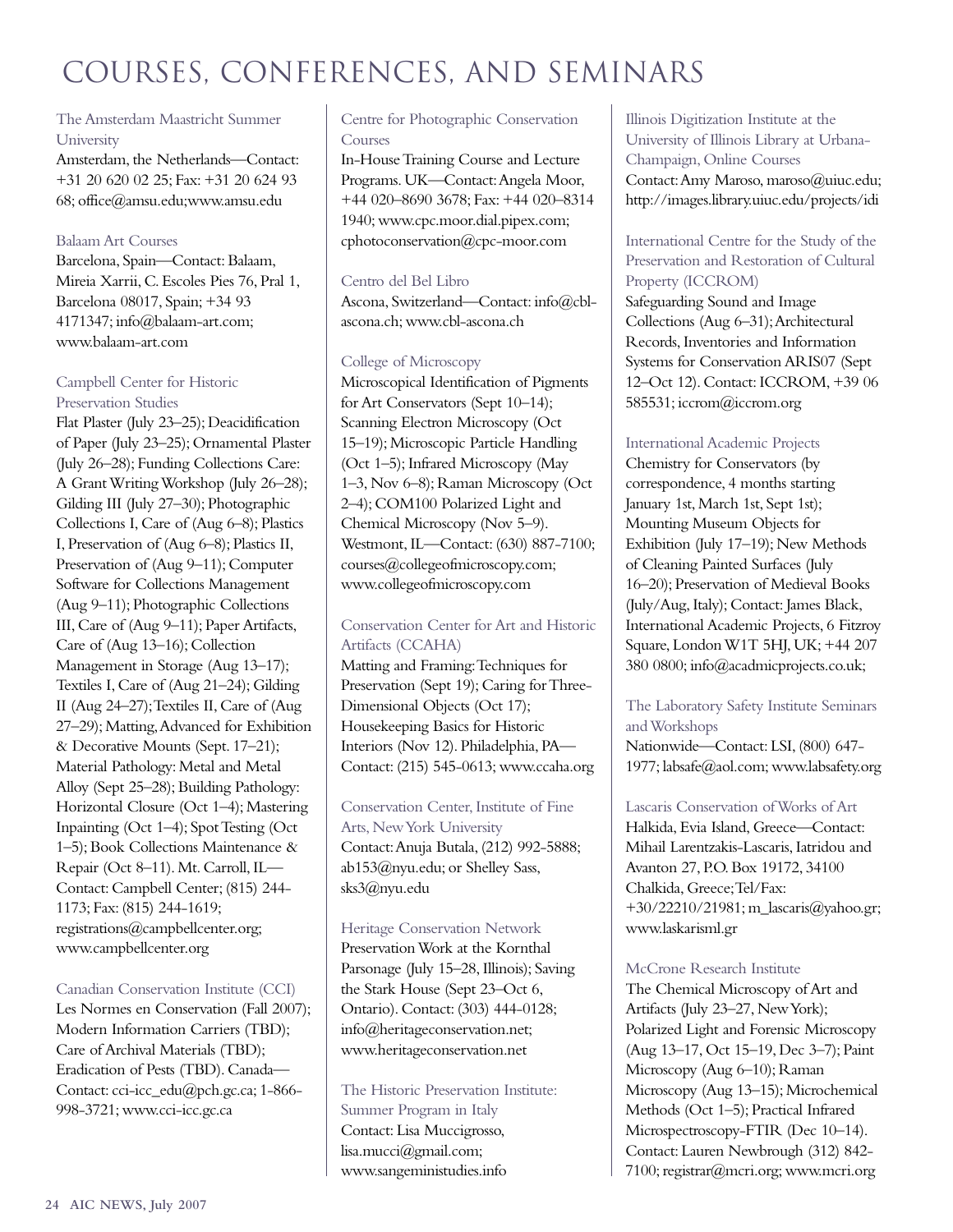Midwest Art Conservation Center Contact: Melinda Markell, 2400 Third Avenue South, Minneapolis, MN 55408; (612) 870-3128; info@preserveart.org

### Multimodal Hazardous Materials

Transportation Training Seminar Various locations and dates—Contact: Suezett Edwards, U.S. Department of Transportation, (202) 366-4863

#### National Museums Liverpool

An Introduction to Laser Cleaning in Conservation (Sept 10–11, Nov 19–20). Contact: Martin Cooper, Conservation Technologies, National Conservation Centre, Liverpool, National Museums Liverpool,Whitechapel, Liverpool, L1 6HZ,UK;+44 151 478 4904; martin.cooper@liverpoolmuseums.org.uk

#### National Preservation Institute

Consultation and Protection of Native American Sacred Lands (Sept 10–11, Madison,WI); Cemetery Preservation (Sept 17–18,Washington, DC); Cemetery Landscapes:A Practical Guide to Care and Maintenance (Sept 19,Washington, DC); Green Strategies for Historic Buildings (Sept 20, Santa Fe, NM); Conflict Resolution and Negotiation Tools for Cultural and Natural Resource Projects (Sept 25–27, San Simeon, CA); Identification and Management of Traditional Cultural Places (Sept 27–28; Anchorage,AK); Section 106:The Secretary of the Interior's Standards: Treatment Considerations (Sept 26–27, Phoenix,AZ); NAGPRA and ARPA: Applications and Requirements (Oct 10–11; Sacramento, CA); Identification and Evaluation of Mid-20th-Century Buildings (Oct 16–17; Oklahoma City, OK); GIS: Practical Applications for Cultural Resource Projects (Oct 23–24 and 25–26; Phoenix,AZ); Historic Landscapes: Planning, Management and Cultural Landscape Reports (Oct 24–25; Denver, CO); NEPA Compliance and Cultural Resources (Oct 24–25; Portland, OR); Historic Structures Reports:A Management

Tool for Historic Properties (Nov 13; Greensboro, NC); Section 106:A Review for Experienced Practitioners (Nov 13–14; Columbia, SC); Preservation Maintenance: Understanding and Preserving Historic Buildings (Nov 14–15; Greensboro, NC); Section 4(f) Compliance for Transportation Projects (Nov 14–15; Augusta, ME); NEPA Compliance and Cultural Resources (Nov 15–16; Columbia, SC); Native American Cultural Property Law (Dec 4–5; Seattle,WA); Section 106: How to Negotiate and Write Agreements (Dec 4–6; Carson City, NV). Note: Scholarships available for select seminars through the NEA. Contact: Jere Gibber, Executive Director; National Preservation Institute, P.O. Box 1702,Alexandria,VA 22313; (703) 765-0100; info@npi.org; www.npi.org

## Northern States Conservation Center Online Courses/Online Museum Classes

MS 107: Introduction to Security: Protecting Museums, Collections, Staff and Visitors (Sept 3–28); MS 209: Collections Management Policies for Museums and Related Institutions (Sept 3–18); Materials for Storage and Display (Oct 1–26); Disaster Plan Research and Writing (Oct 29–Dec 7). Contact: Helen Alten, helen@collectioncare.org; www.museumclasses.org

## Pacific Northwest Preservation Management Institute Seattle,WA—Contact: Lori Foley, lfoley@nedcc.org; www.nedcc.org

Rutgers University School of Communication, Information and Library Studies' Biennial Preservation Management Institute Contact: Karen Novick, Rutgers University, 4 Huntington St., New Brunswick, NJ 08901-1071; (732) 932- 7169; Fax: (732) 932-9314; http://scils.rutgers.edu

### SOLINET Courses

Contact: SOLINET, 1438 West Peachtree St., Suite 200, Atlanta, GA 30309; (404) 892-0943; www.solinet.net

#### Textile Conservation Centre (TCC)

Winchester School of Arts, UK— Contact: Kathleen McCulloch, +44 23 8059 7141; Fax: +44 23 8059 6901; k.mcculloch@soton.ac.uk; www.textileconservationcentre.soton.ac.uk

### West Dean College

Decorated Papers (Oct 29–Nov 1); Conservation Skills: Conservation Skills: Sharpening Edge Tools (Nov 5–8); Preventive Conservation (Nov  $26 - 29$ ).

Chichester, UK—Contact: Liz Campbell,Administrator,West Dean College,West Dean, Chichester,West Sussex, PO18 0QZ, UK;Tel: +44 1243 818219;

liz.campbell@westdean.org.uk; www.westdean.org.uk

> **For additional, detailed information about individual AIC Courses or other Courses, Conferences, and Seminars listed here, please visit the Course section of our website at www.aic-faic.org.**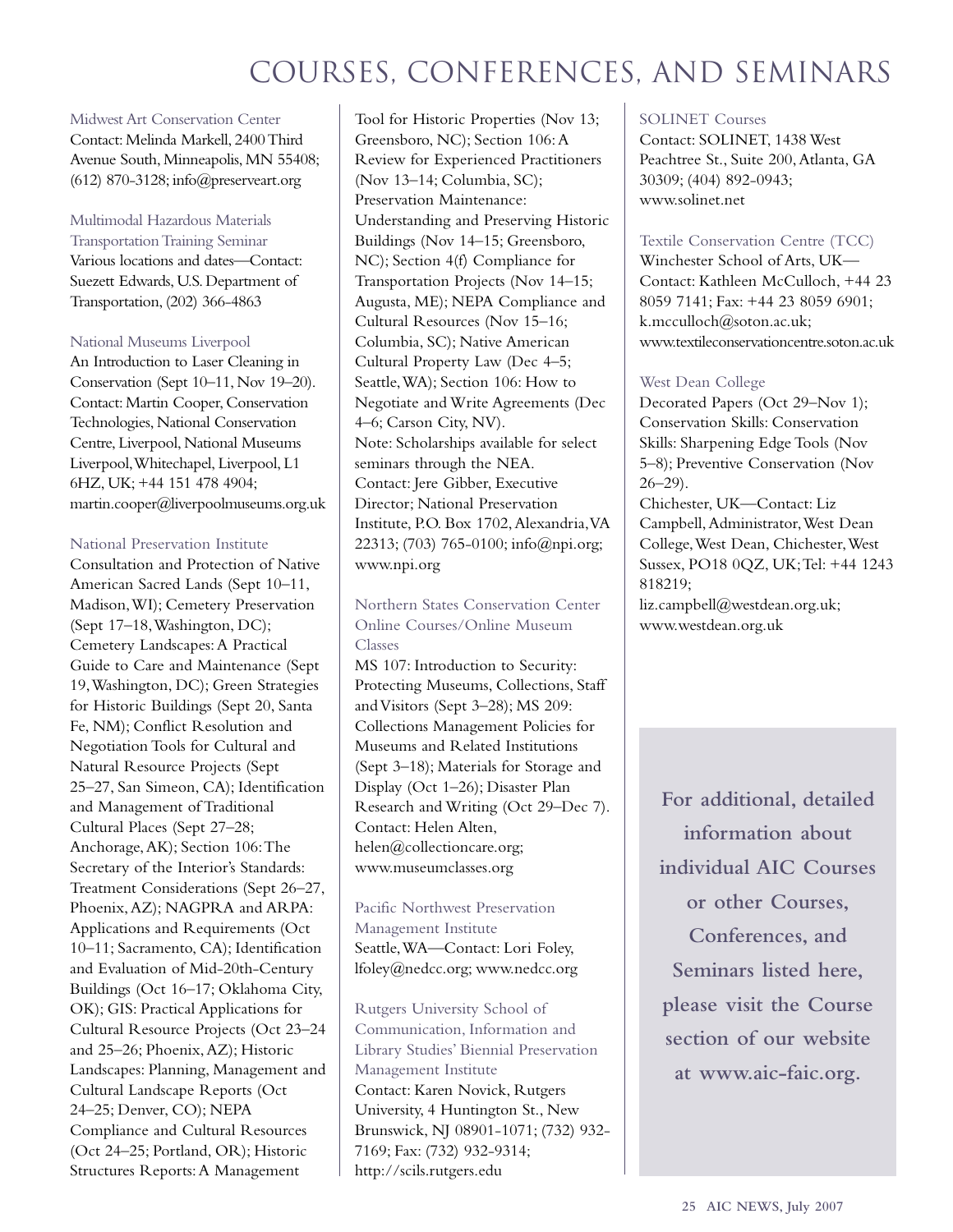## **DENVER ART MUSEUM**

## **Conservator of Paper**

The Denver Art Museum seeks a senior-level Conservator of Paper who will be responsible for the care and conservation treatment for all works of art on paper and photographs in its collections. This includes over 28,000 pieces from seven curatorial departments.The museum's holdings include a large collection of contemporary art on paper and archival materials.The candidate will help outfit and develop a new conservation lab for paper.

The Conservator should have a degree from a recognized conservation training program or its equivalent. A minimum of ten years experience is required, preferably working in a museum-based conservation laboratory. In addition to paper, the applicant should have a strong knowledge of the care and conservation of photographic materials. The position requires excellent written and verbal communication skills as well as the ability to promote the conservation department through research, lectures, professional publications, and teaching.

Applications will be accepted through 5 PM, September 30, 2007. Interviews will begin in October. Informal inquiries may be directed to Carl Patterson, Director of Conservation, 720-865-5029, cpatterson@denverartmuseum.org.

The museum offers an excellent benefit package. Position and salary will be based, in part, on the successful candidate's qualifications and experience.

To apply, please submit a letter of application, a resume, the names and telephone numbers of three professional references, and three conservation treatment examples to:

> Denver Art Museum (CP) 100 West 14th Ave. Parkway Denver, CO 80204 Fax: 720-913-2768 tbennett@denverartmuseum.org Attn: HR

## **SMITHSONIAN INSTITUTION**

## **Supervisory Senior Scientist**

Announcement number: 07- MP-7190

The position is located in Freer Gallery of Art and the Arthur M. Sackler Gallery of the Smithsonian Institution.The incumbent serves as Senior Scientist in the Department of Conservation and Scientific Research (DCSR) and conducts research on works of art, primarily in the Freer and Sackler collections and on related material, to study the materials and techniques used by artists in the creation of works of art, the history of such materials and techniques, and to some extent, deterioration mechanisms as deduced from observations on the works themselves.The incumbent is responsible for initiating and implementing research projects and must be familiar with the various methods for elemental analysis, spectrometric analysis using infrared, visible and ultraviolet absorption, etc. The incumbent will also administer the conservation science section of the DCSR, supervising a staff of scientists, research fellows, interns, and volunteers, as well as monitor the use of the Forbes Fund for scientific research on the care, conservation, and study of works of art and the Mellon Senior Scientist Endowment.

In addition, the incumbent will represent the museum at various national and international meetings, conferences, symposia, or similar functions in the conservation or museum science field.

SPECIALIZED EXPERIENCE: Applicants must have specialized experience (Federal or other) that demonstrate the ability to conduct, manage, and guide research in technical studies on works of arts in a museum or collections-based organization or program; knowledge of art conservation and knowledge of scientific theory, practices and methodologies in one or more of the following areas of collections-based

research – chemistry, materials science, and/or physics.

BASIS FOR RATING: In addition to the Qualifications described above, applicants will be rated on responses to the Quality Ranking Factors listed below. (Among those who meet the qualification requirements, these factors will be used to determine who are the highest qualified candidates. On a separate sheet of paper, submit a paragraph describing specific experience, education, or training for each of the factors listed.)

- Ability and experience in the scientific and technical examination of works of art, and/or archeological specimens.
- Ability, as demonstrated by experience, to conduct, manage, and guide scientific and technical research in a museum setting (e.g. allocation resources, strategic planning, goal setting, development, and review of programs.
- Knowledge of art history and archaeology.
- Ability to collaborate with museum curators and conservators.

### HOW TO APPLY:

To apply for this position, you must provide the following parts:

- Current resume, an Optional Application for Federal Employment (OF-612), or other format you choose.
- Your responses to the Quality Ranking Factors on a separate sheet of paper.
- Most recent performance rating (if a Federal or Smithsonian employee).

Applications must be received by August 13, 2007, and may be submitted in the following ways:

Mail: Smithsonian Institution, Office of Human Resources, P. O. Box 23772, Capital Gallery Suite 5060 MRC 517 Washington, DC 20026-3772

Fax: (202) 633-6402. You do not need to submit a cover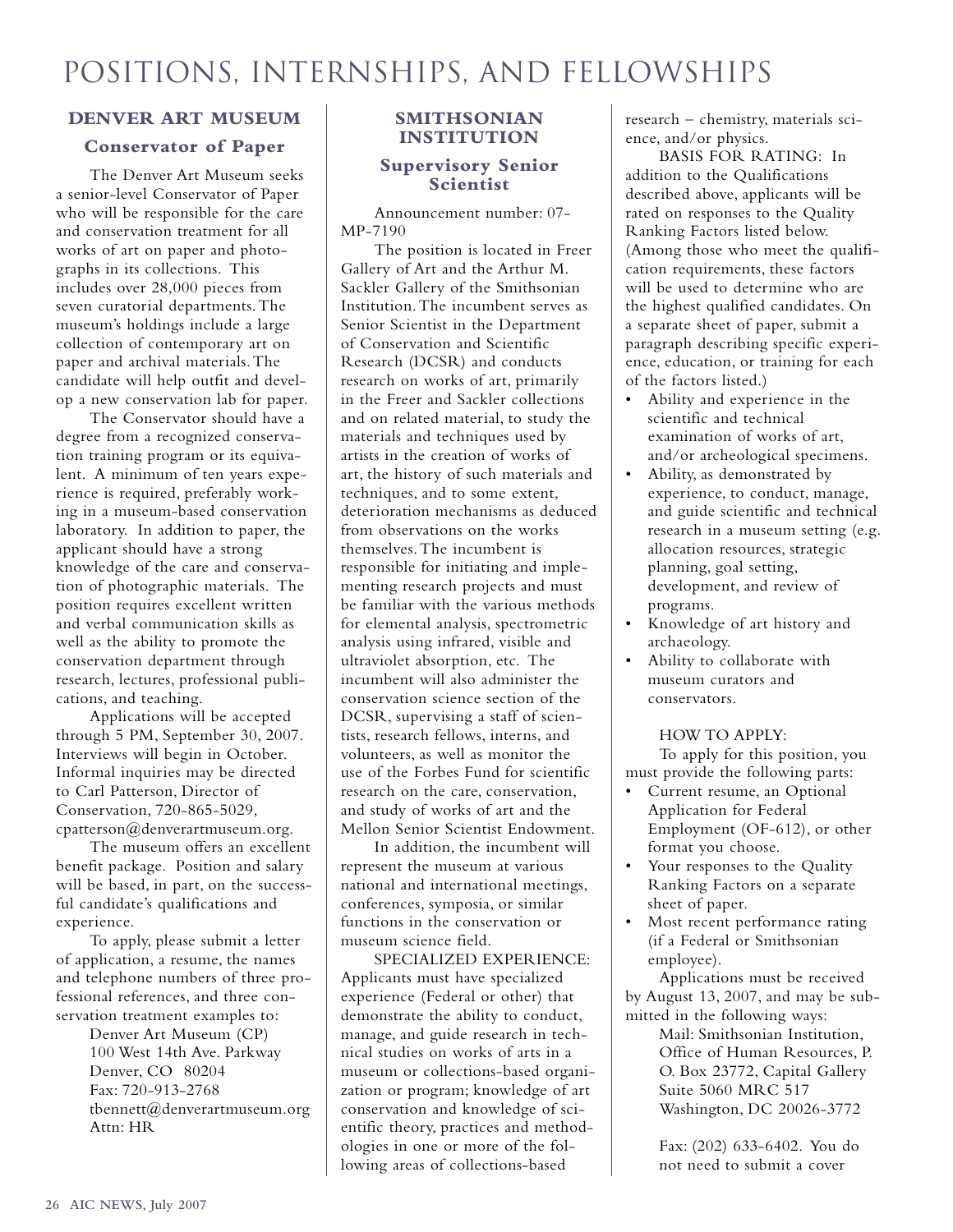## Positions, Internships, and fellowships

sheet.Write the Announcement Number (07-MP-7190) on all pages faxed.

Hand Deliver or Fedex: 600 Maryland Avenue SW, Capital Gallery Bldg., Suite 100W, Washington, DC 20024

### **NOTE: Do not send your resume/application materials via email.These will not be accepted.**

To obtain information on the Federal Hiring Process, review other Smithsonian vacancies, or obtain an Optional Application for Federal Employment (OF-612) visit our website at www.si.edu/ohr or www.usajobs.opm.gov

For further information please call (202) 633-6370 (voice) or (202) 633-6409 (TTY); or email to vacancy.info@si.edu.

## *AIC News* **Online Jobs**

**Now you won't miss out on positions that become available between issues of** *AIC News***. If you're a job seeker you can find job openings on the AIC website at www.aic-faic.org.**

*The AIC Photographic Materials Group is pleased to present*

# The Photographic Print Process Set



*The set consists of five prints from the same 5 x 7-inch negative—one print each in five different processes:*

- *• Salted Paper Print*
- *• Albumen Print*
- *• Cyanotype*
- *• Gelatin Printed-out Print (glossy)*
- *• Gelatin Developed-out Print (matte)*

Until now, it has been difficult to find photographic prints made from the same negative but in different processes that allow one to compare—"apples-to-apples"—the similarities and differences of various processes.These prints provide the opportunity to examine the general features and compare detailed characteristics of different processes: the single-layer structures of the cyanotype and salted paper print; the two layers of the albumen print; and the three layers found in the glossy and matte gelatin prints.

Using magnification, the same details in each type of print may be compared, clearly revealing the tell-tale traits of the various print layer structures.

The Chicago Albumen Works will produce the prints using their extraordinarily high-resolution duplicate negatives—each adjusted to match the contrast requirements of the five processes. In the future, the PMG hopes to produce additional sets in different processes, using the same negative, which was provided courtesy of the Photograph Conservation Study Collection of The Metropolitan Museum of Art.

**ORDER NOW! The Photographic Print Sample Set is offered to everyone for the PMG member discounted price of \$200 per set for orders placed by August 1, 2007 (non-PMG list price \$250).The Sample Set will be shipped in September of 2007. Download an order form at: http://aic.stanford.edu/sg/pmg/printset.html**